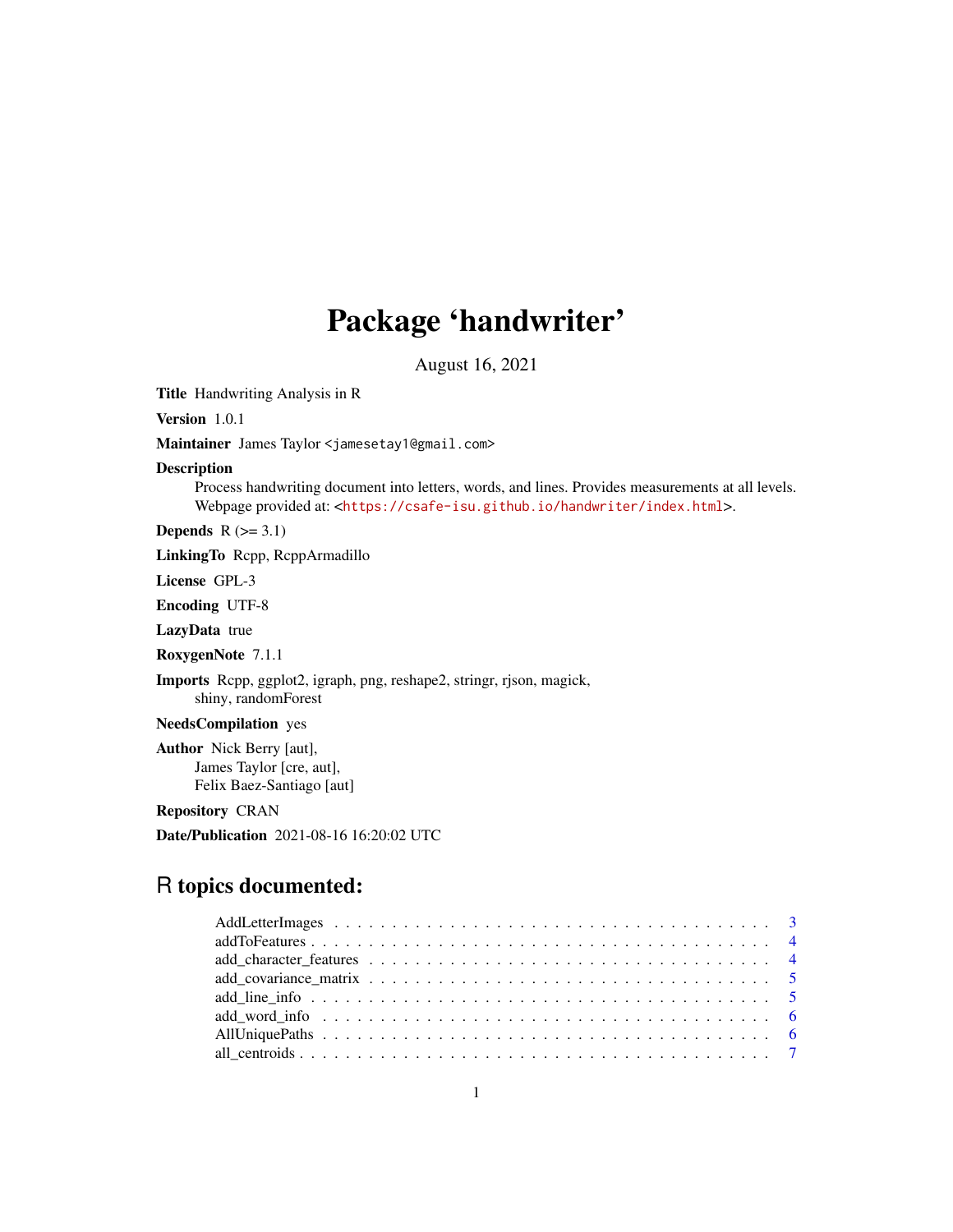|                                                                                                                       | 7    |
|-----------------------------------------------------------------------------------------------------------------------|------|
|                                                                                                                       | 8    |
|                                                                                                                       | 8    |
|                                                                                                                       | 9    |
|                                                                                                                       | 10   |
|                                                                                                                       | 10   |
|                                                                                                                       | 11   |
|                                                                                                                       | 11   |
|                                                                                                                       | 12   |
|                                                                                                                       | 12   |
|                                                                                                                       | 13   |
|                                                                                                                       | 13   |
|                                                                                                                       | 14   |
|                                                                                                                       | 14   |
| getLoops                                                                                                              | 15   |
|                                                                                                                       | 15   |
|                                                                                                                       | 16   |
| getNodes                                                                                                              | 16   |
|                                                                                                                       | 17   |
|                                                                                                                       | 17   |
|                                                                                                                       | 18   |
|                                                                                                                       |      |
|                                                                                                                       | -18  |
|                                                                                                                       | - 19 |
|                                                                                                                       | -19  |
|                                                                                                                       | 20   |
|                                                                                                                       | 20   |
|                                                                                                                       | 21   |
| $loop\_extract \dots \dots \dots \dots \dots \dots \dots \dots \dots \dots \dots \dots \dots \dots \dots \dots \dots$ | 21   |
|                                                                                                                       | 22   |
|                                                                                                                       | 22   |
|                                                                                                                       |      |
|                                                                                                                       |      |
|                                                                                                                       |      |
|                                                                                                                       | 24   |
|                                                                                                                       | 25   |
|                                                                                                                       | 26   |
|                                                                                                                       | 26   |
|                                                                                                                       | 27   |
| $plotNodes \dots \dots \dots \dots \dots \dots \dots \dots \dots \dots \dots \dots \dots \dots \dots \dots$           | 28   |
|                                                                                                                       | 29   |
| plotWord                                                                                                              | 30   |
|                                                                                                                       | 31   |
|                                                                                                                       | 31   |
|                                                                                                                       | 32   |
|                                                                                                                       | 33   |
|                                                                                                                       | 34   |
|                                                                                                                       | 34   |
|                                                                                                                       | 35   |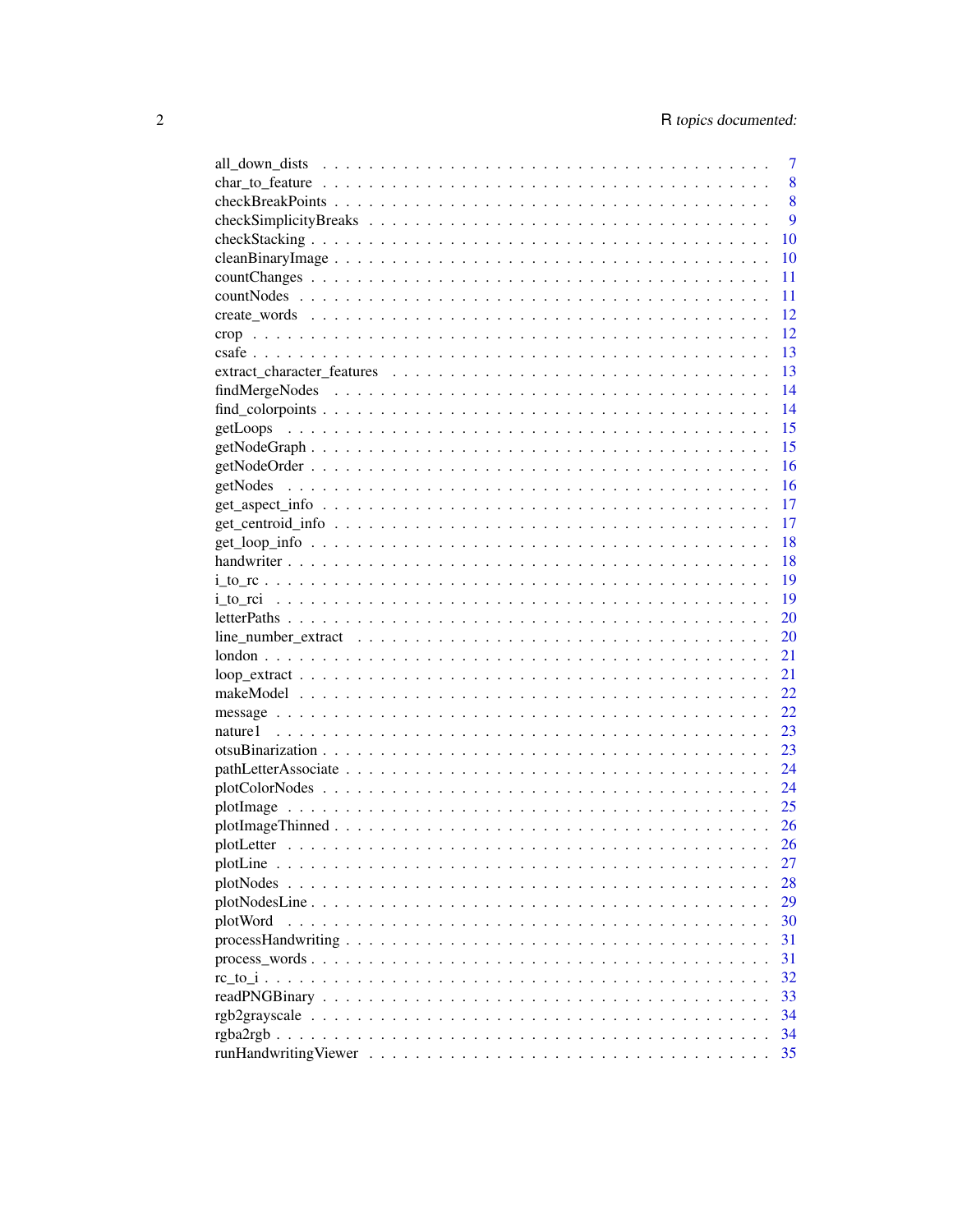### <span id="page-2-0"></span>AddLetterImages 3

#### $\blacksquare$

AddLetterImages *AddLetterImages*

#### Description

Pulls out letterlist as its own object, and adds the image matrix as well

#### Usage

AddLetterImages(letterList, dims)

### Arguments

| letterList | Letter list from processHandwriting function |
|------------|----------------------------------------------|
| dims       | Dimensions of the original document          |

#### Value

letterList with a new matrix 'image' value for each sublist.

### Examples

```
twoSent_document = list()
twoSent_document$image = twoSent
twoSent_document$thin = thinImage(twoSent_document$image)
twoSent_processList = processHandwriting(twoSent_document$thin, dim(twoSent_document$image))
```

```
dims = dim(twoSent_document$image)
withLetterImages = AddLetterImages(twoSent_processList$letterList, dims)
```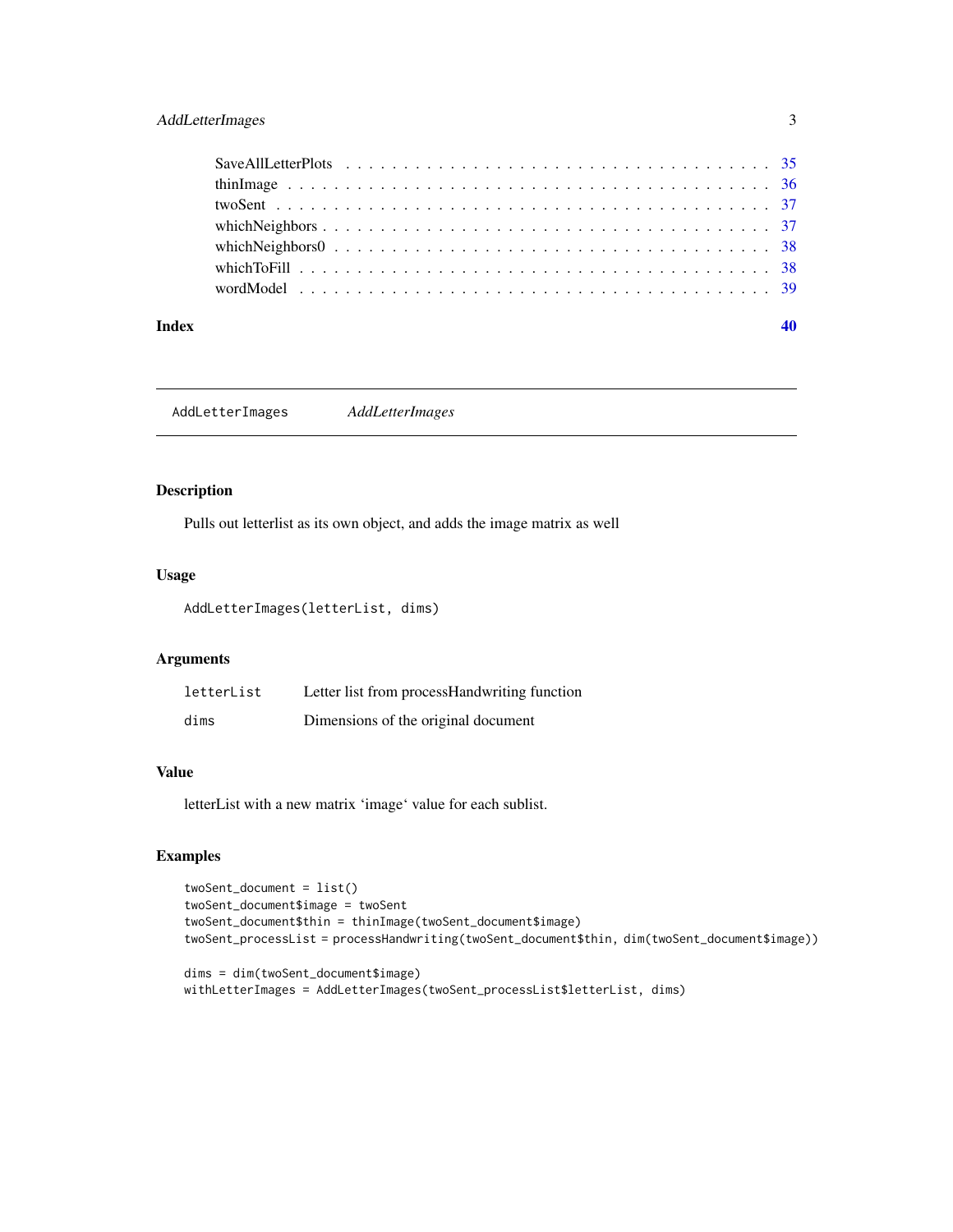<span id="page-3-0"></span>addToFeatures *addToFeatures*

#### Description

addToFeatures

### Usage

addToFeatures(FeatureSet, LetterList, vectorDims)

### Arguments

| FeatureSet | The current list of features that have been calculated |
|------------|--------------------------------------------------------|
| LetterList | List of all letters and their information              |
| vectorDims | Vectors with image Dims                                |

#### Value

A list consisting of current features calculated in FeatureSet as well as measures of compactness, loop count, and loop dimensions

```
add_character_features
```
*add\_character\_features*

### Description

Internal method that adds features to characters

#### Usage

add\_character\_features(img, letterList, letters, dims)

### Arguments

| img        | thinned binary image                  |
|------------|---------------------------------------|
| letterList | list containing letter characters     |
| letters    | individual characters from letterList |
| dims       | image graph dimensions                |

#### Value

a list of letters with features applied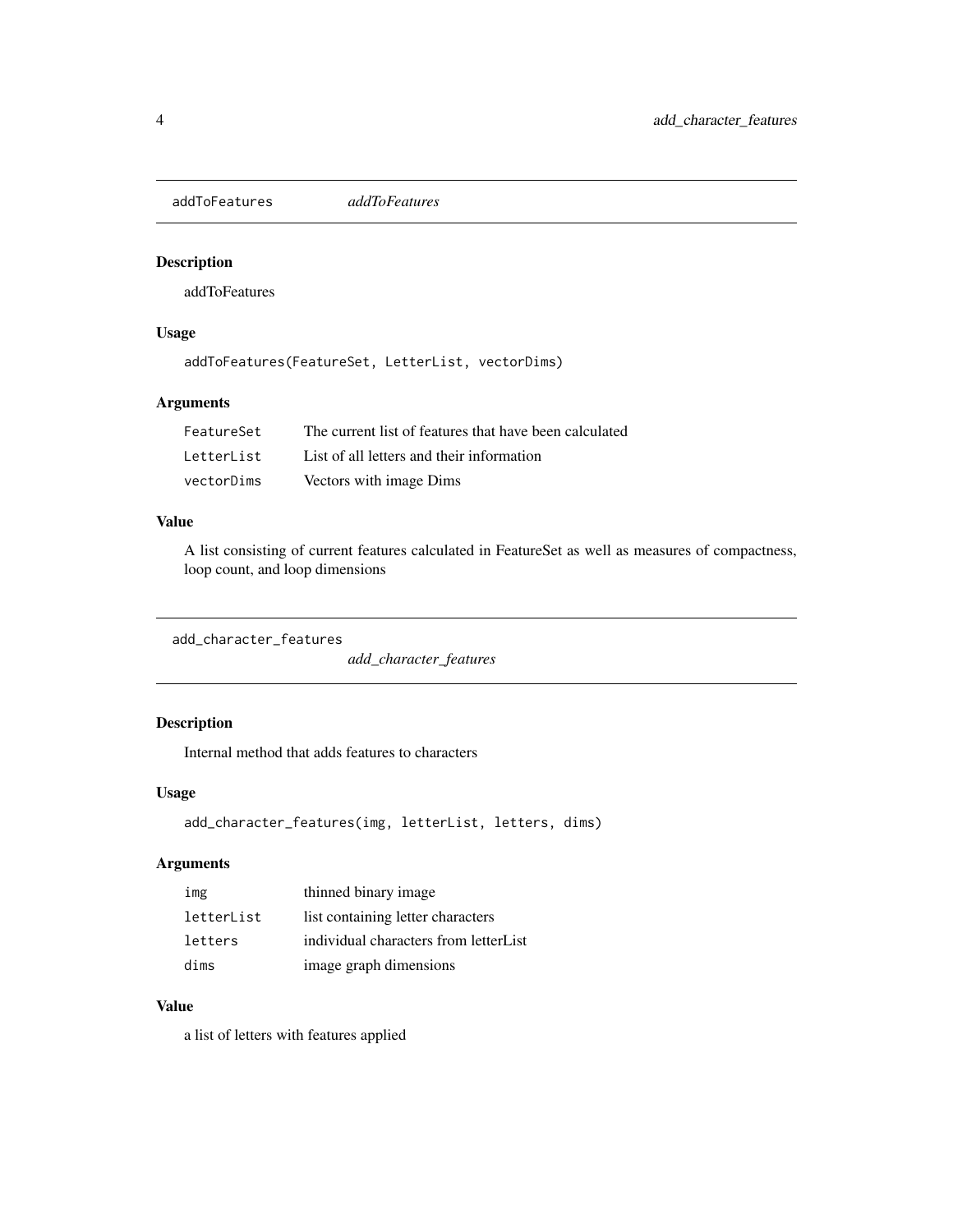<span id="page-4-0"></span>add\_covariance\_matrix *add\_covariance\_matrix*

#### Description

add\_covariance\_matrix

#### Usage

```
add_covariance_matrix(character_lists, character_features, dims)
```
### Arguments

| character_lists    |                                                             |
|--------------------|-------------------------------------------------------------|
|                    | Output from processHandwriting\$letterLists                 |
| character_features |                                                             |
|                    | Nested lists associating features to respective characters. |
| dims               | Dimensions of binary image.                                 |

#### Value

nested lists associating features to respective characters.

add\_line\_info *add\_line\_info*

### Description

Associates characters to their respective line numbers Needs improvement if runtime becomes a problem

#### Usage

add\_line\_info(character\_features, dims)

#### Arguments

character\_features All extracted features dims Dimensions of binary image

### Value

Appends line information to character features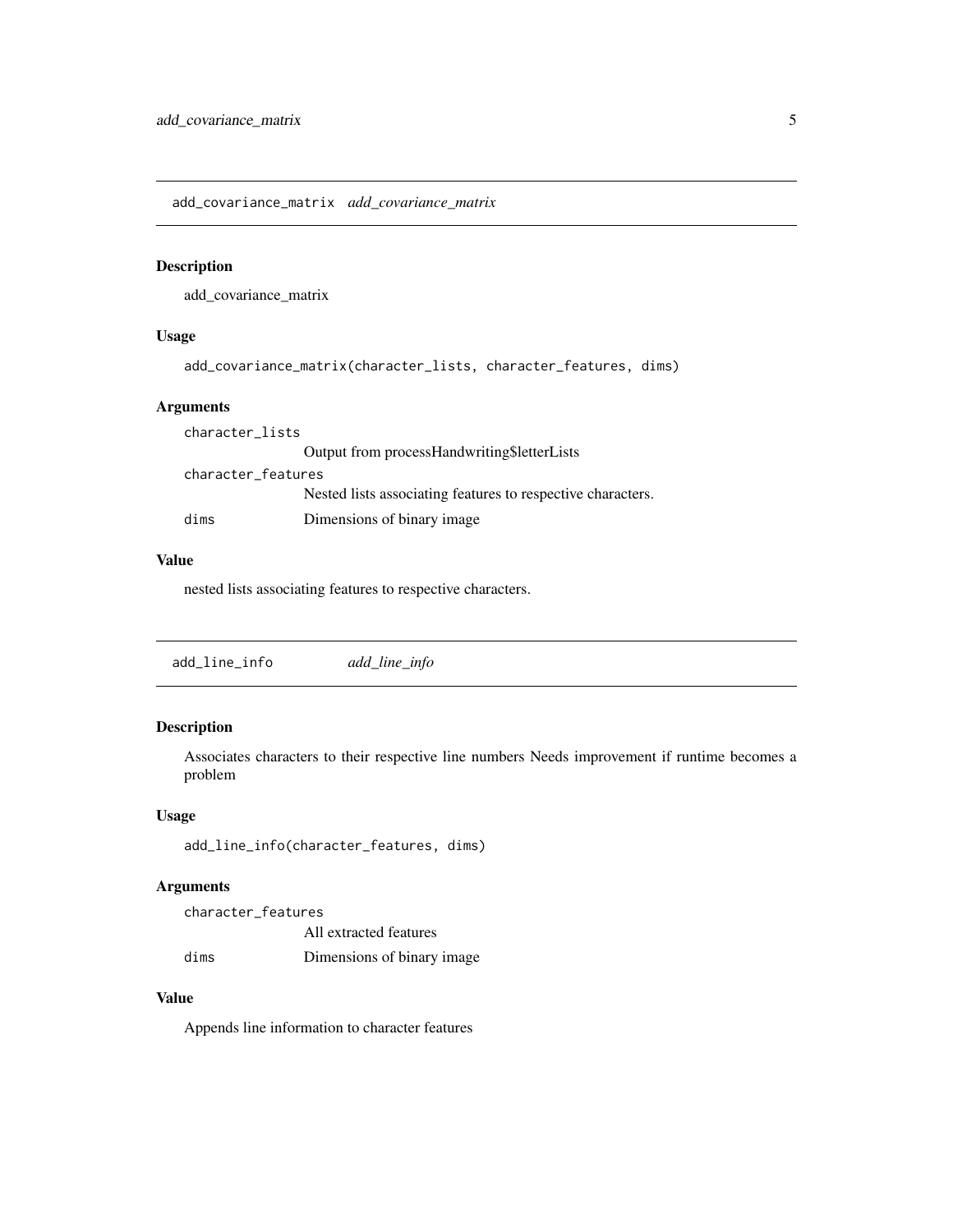<span id="page-5-0"></span>add\_word\_info *add\_word\_info*

#### Description

Associates characters to their respective word numbers by ML on labeled data

### Usage

```
add_word_info(letterList, dims)
```
### Arguments

| letterList | List containing characters |
|------------|----------------------------|
| dims       | Dimensions of binary image |

#### Value

Appends line information to character features

| AllUniquePaths | <b>AllUniquePaths</b> |  |  |
|----------------|-----------------------|--|--|
|----------------|-----------------------|--|--|

### Description

Internal function for getting a list of all non loop paths in a writing sample.

### Usage

```
AllUniquePaths(adj, graph, graph0)
```
### Arguments

| adi    | adjacent matrix           |
|--------|---------------------------|
| graph  | first skeletonized graph  |
| graph0 | second skeletonized graph |

#### Value

a list of all non loop paths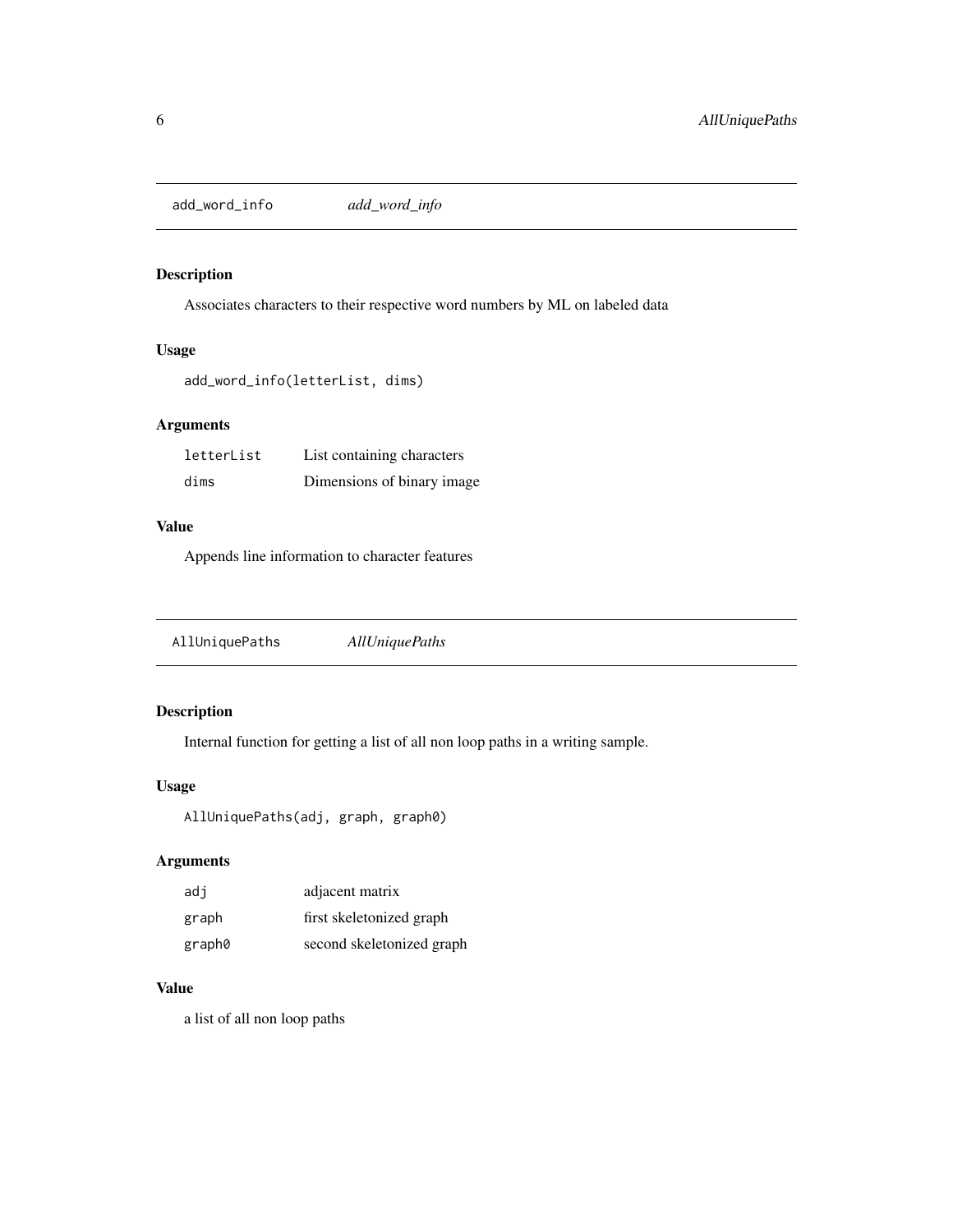<span id="page-6-0"></span>all\_centroids *all\_centroids*

#### Description

Iterates through extracted character features, extracting all centroids found for later use in line numbering.

#### Usage

all\_centroids(character\_features)

### Arguments

character\_features

Features extracted from any given document

#### Value

All centroids concatenated with one another (unlisted)

all\_down\_dists *all\_down\_dists*

### Description

Iterates through extracted character features, extracting all downward distances found for later use in line separating.

#### Usage

all\_down\_dists(character\_features)

#### Arguments

character\_features

Features extracted from any given document

#### Value

All downdistance concatenated with one another (unlisted)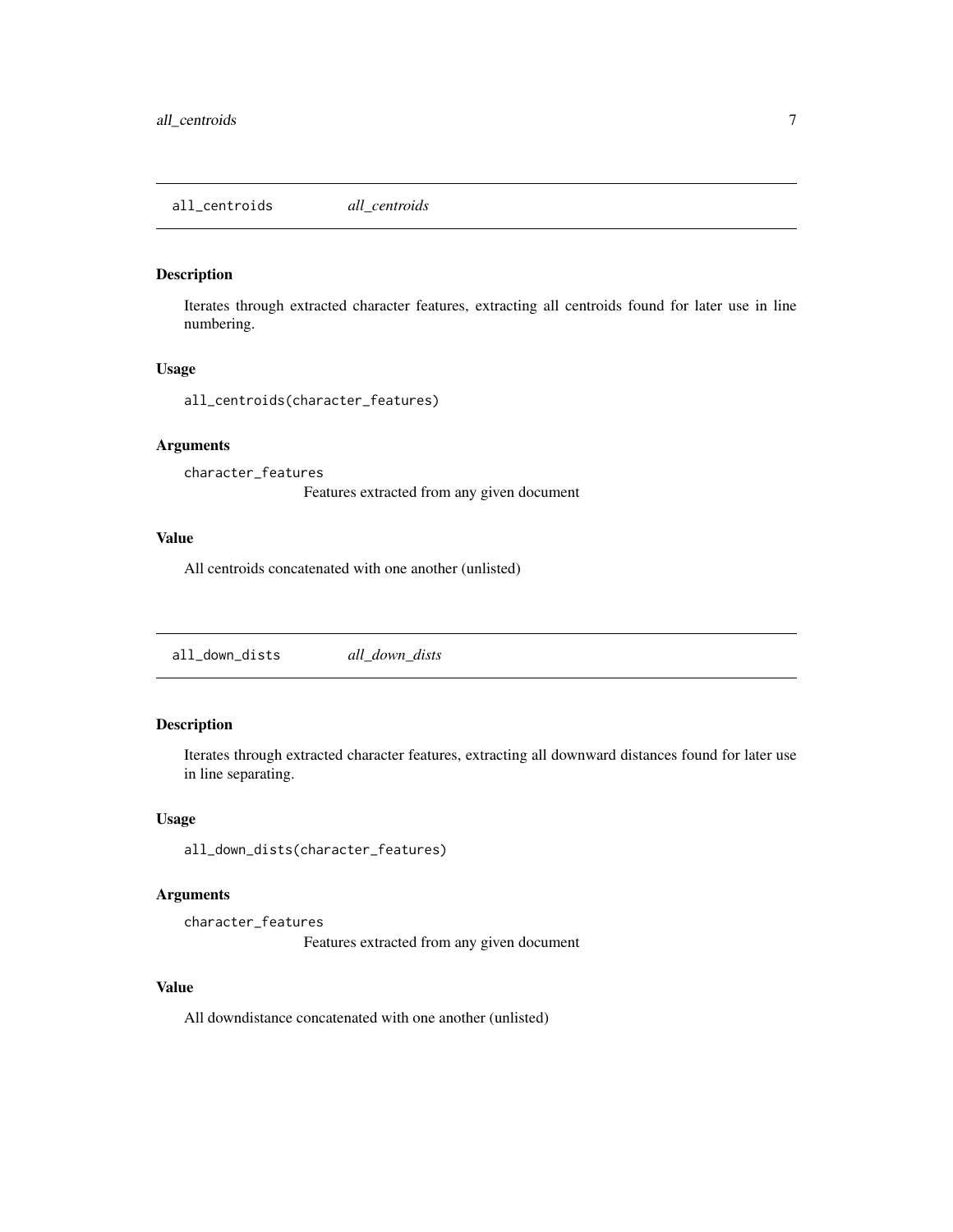<span id="page-7-0"></span>char\_to\_feature *char\_to\_feature*

### Description

Secondary driver of feature extraction Extracts features from a single character

### Usage

char\_to\_feature(character, dims, uniqueid)

### Arguments

| character | character to extract information from   |
|-----------|-----------------------------------------|
| dims      | Dimensions of binary image.             |
| uniqueid  | Unique numerical reference to character |

### Value

List containing features of character

checkBreakPoints *checkBreakPoints*

#### Description

Internal function called by processHandwriting that eliminates breakpoints based on rules to try to coherently separate letters.

### Usage

checkBreakPoints(candidateNodes, allPaths, nodeGraph, terminalNodes, dims)

### Arguments

|               | candidateNodes possible breakpoints            |
|---------------|------------------------------------------------|
| allPaths      | list of paths                                  |
| nodeGraph     | graph of nodes; call the getNodeGraph function |
| terminalNodes | nodes at the endpoints of the graph            |
| dims          | graph dimensions                               |

#### Value

a graph without breakpoints and separated letters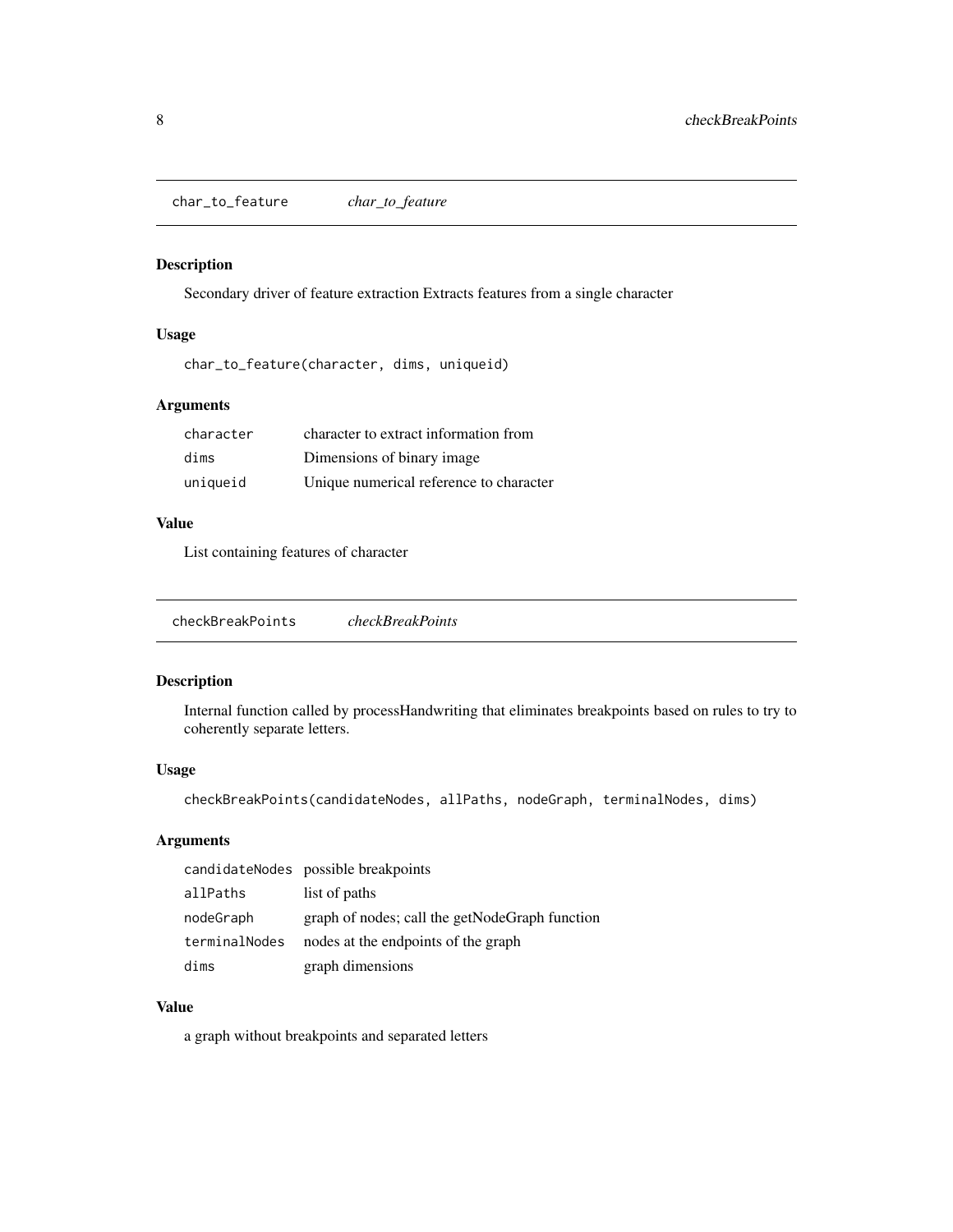### <span id="page-8-0"></span>checkSimplicityBreaks *checkSimplicityBreaks*

### Description

Internal function for removing breakpoints that separate graphs that are too simple to be split. Remove break if graph on left and right of the break have 4 or fewer nodes and no loops or double paths. Never remove break on a trough.

### Usage

```
checkSimplicityBreaks(
 candidateBreaks,
  pathList,
 loopList,
  letters,
  nodeGraph0,
  nodeList,
  terminalNodes,
  hasTrough,
  dims
)
```
#### Arguments

candidateBreaks

|               | possible breakpoints                 |
|---------------|--------------------------------------|
| pathList      | list of paths                        |
| loopList      | list of loops                        |
| letters       | list of individual letter characters |
| nodeGraph0    | skeletonized graph                   |
| nodel ist     | list of nodes                        |
| terminalNodes | nodes at the ends of letters         |
| hasTrough     | wether or not break has a trough     |
| dims          | graph dimensions                     |

#### Value

removes breakpoints on simple graphs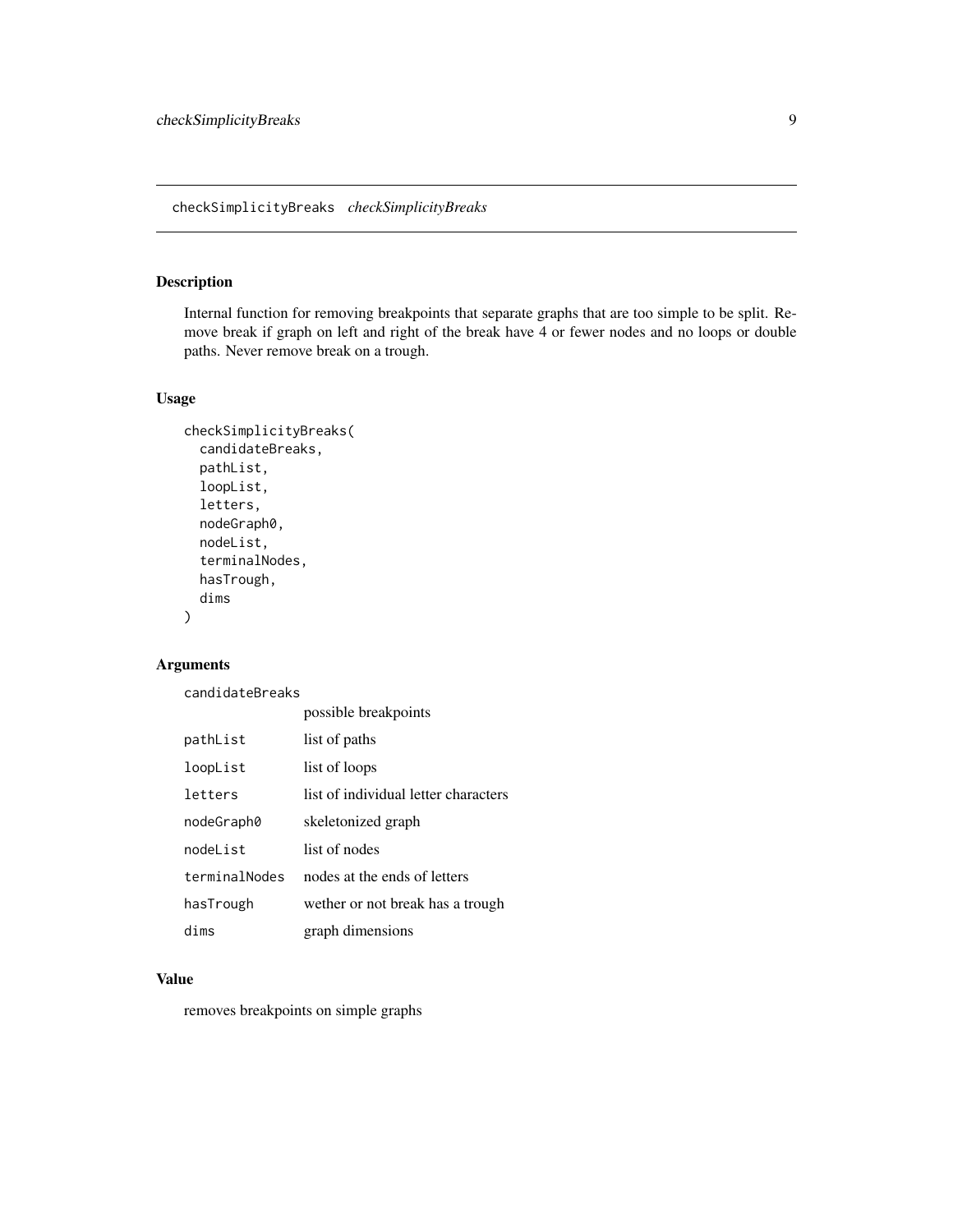<span id="page-9-0"></span>checkStacking *checkStacking*

### Description

Internal function for removing breakpoints that follow all of the rules, but separate two letters that are stacked on top of each other.

### Usage

```
checkStacking(candidateBreaks, allPaths, letters, nodeGraph0, dims)
```
#### Arguments

candidateBreaks

|            | possible breaks for letterpath       |
|------------|--------------------------------------|
| allPaths   | list of paths                        |
| letters    | list of individual letter characters |
| nodeGraph0 | skeletonized graph                   |
| dims       | graph dimensions                     |

#### Value

stackPtFlag

cleanBinaryImage *cleanBinaryImage*

#### Description

Removes alpha channel from png image.

### Usage

```
cleanBinaryImage(img)
```
#### Arguments

img A matrix of 1s and 0s.

#### Value

png image with the alpha channel removed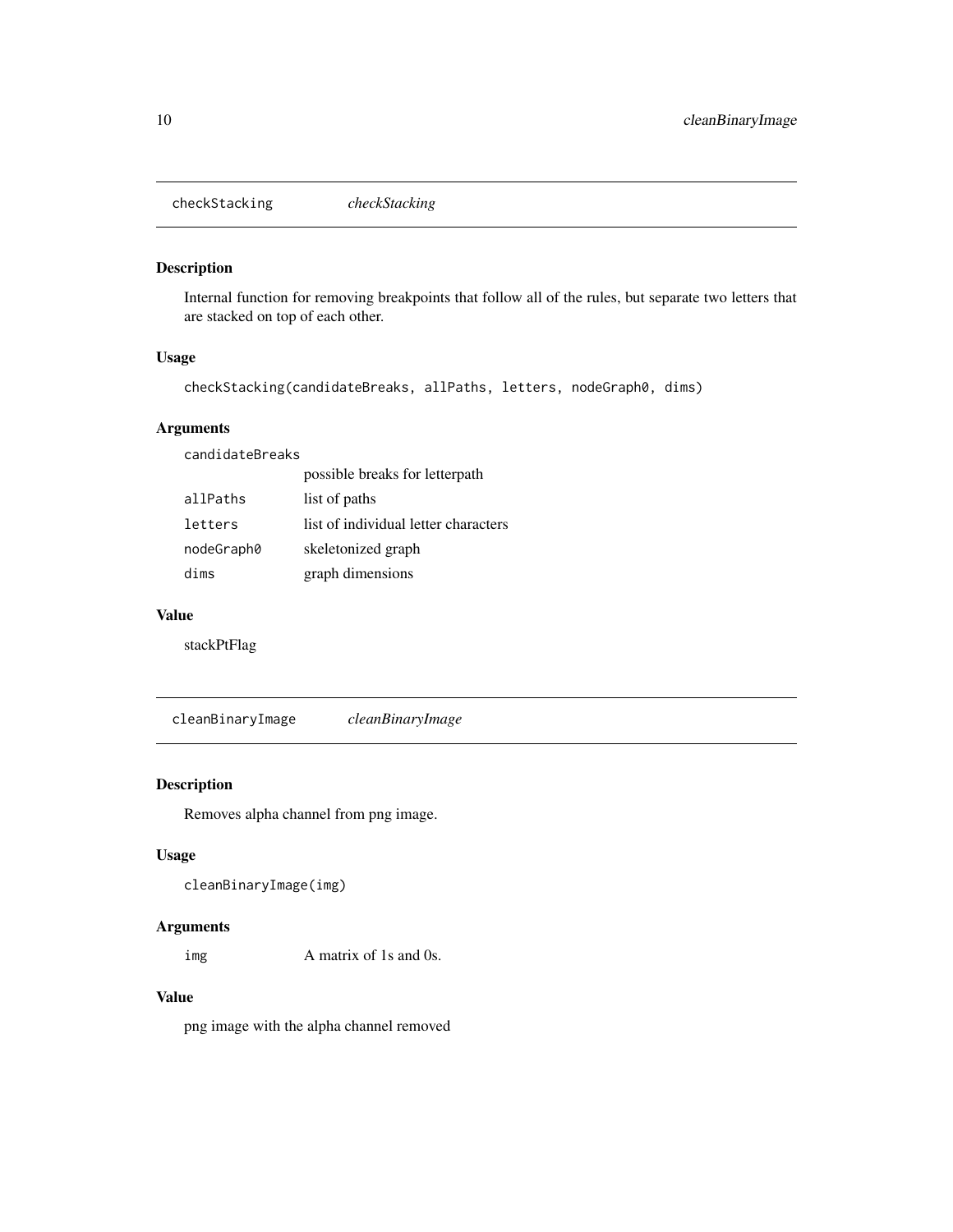<span id="page-10-0"></span>countChanges *countChanges*

### Description

Internal function for counting 4-connected components around a pixel.

### Usage

countChanges(coords, img)

### Arguments

| coords | coordinates to consider                 |
|--------|-----------------------------------------|
| img    | The non-thinned image as binary bit map |

#### Value

The sum of the 4-connected components around a pixel.

countNodes *countNodes*

### Description

Function for counting nodes in a list of letters.

#### Usage

```
countNodes(letterList, nodes)
```
### Arguments

| letterList | list containing letter characters |
|------------|-----------------------------------|
| nodes      | list of nodes                     |

### Value

number of nodes in letterList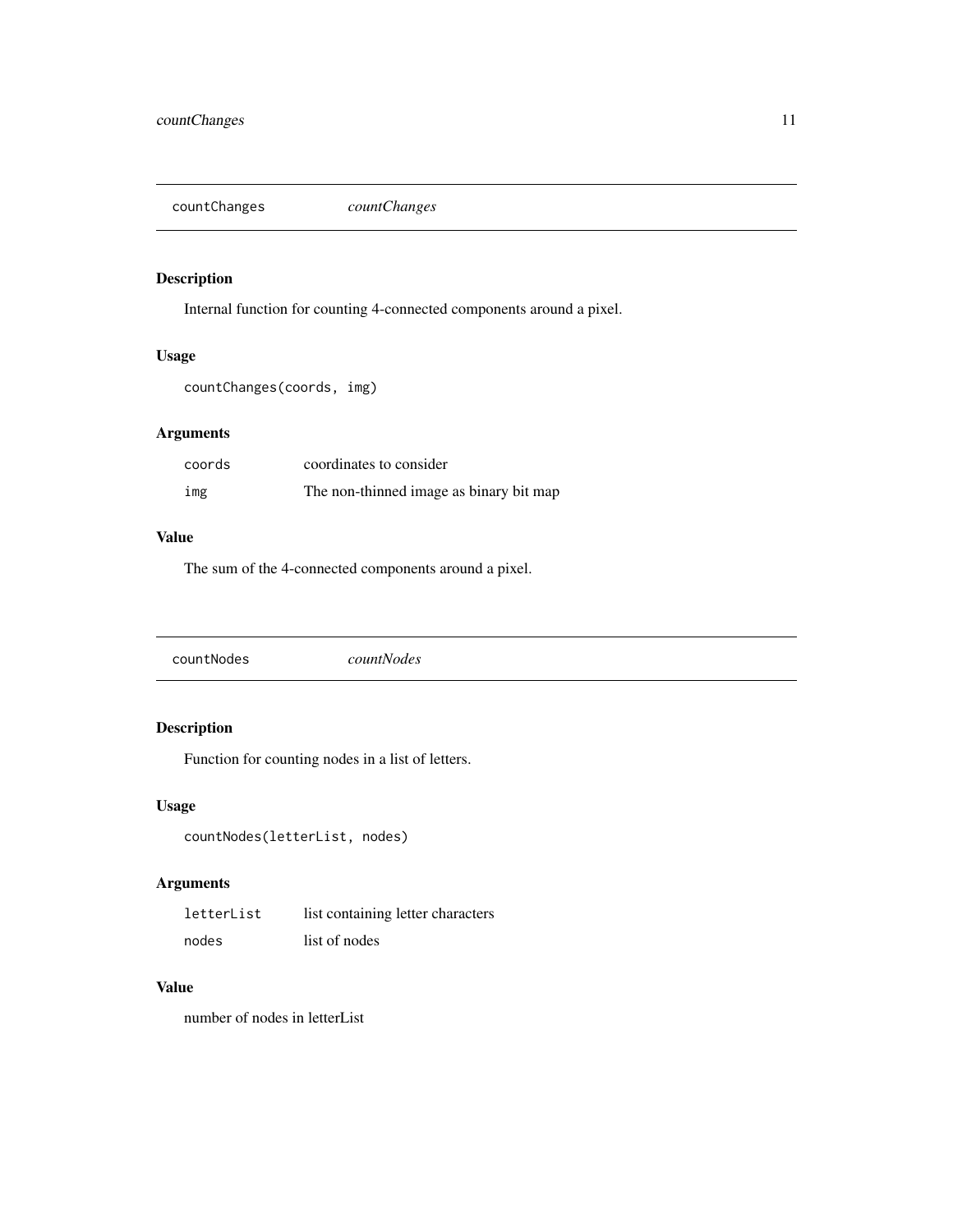<span id="page-11-0"></span>create\_words *create\_words*

#### Description

creates word objects based on splits found in processHandwriting

#### Usage

```
create_words(processList)
```
#### **Arguments**

processList Output from processHandwriting - contains all glyph information

### Value

list of word objects

### Examples

```
twoSent_document = list()
twoSent_document$image = twoSent
twoSent_document$thin = thinImage(twoSent_document$image)
twoSent_processList = processHandwriting(twoSent_document$thin, dim(twoSent_document$image))
```

```
dims = dim(twoSent_document$image)
words = create_words(twoSent_processList)
words_after_processing = process_words(words, dim(twoSent_document$image), TRUE)
```
crop *crop*

#### Description

This function crops an image down so that there is 1 pixel of padding on each side of the outermost 0 points.

#### Usage

crop(img)

#### Arguments

img Full image matrix to be cropped

### Value

Cropped image matrix.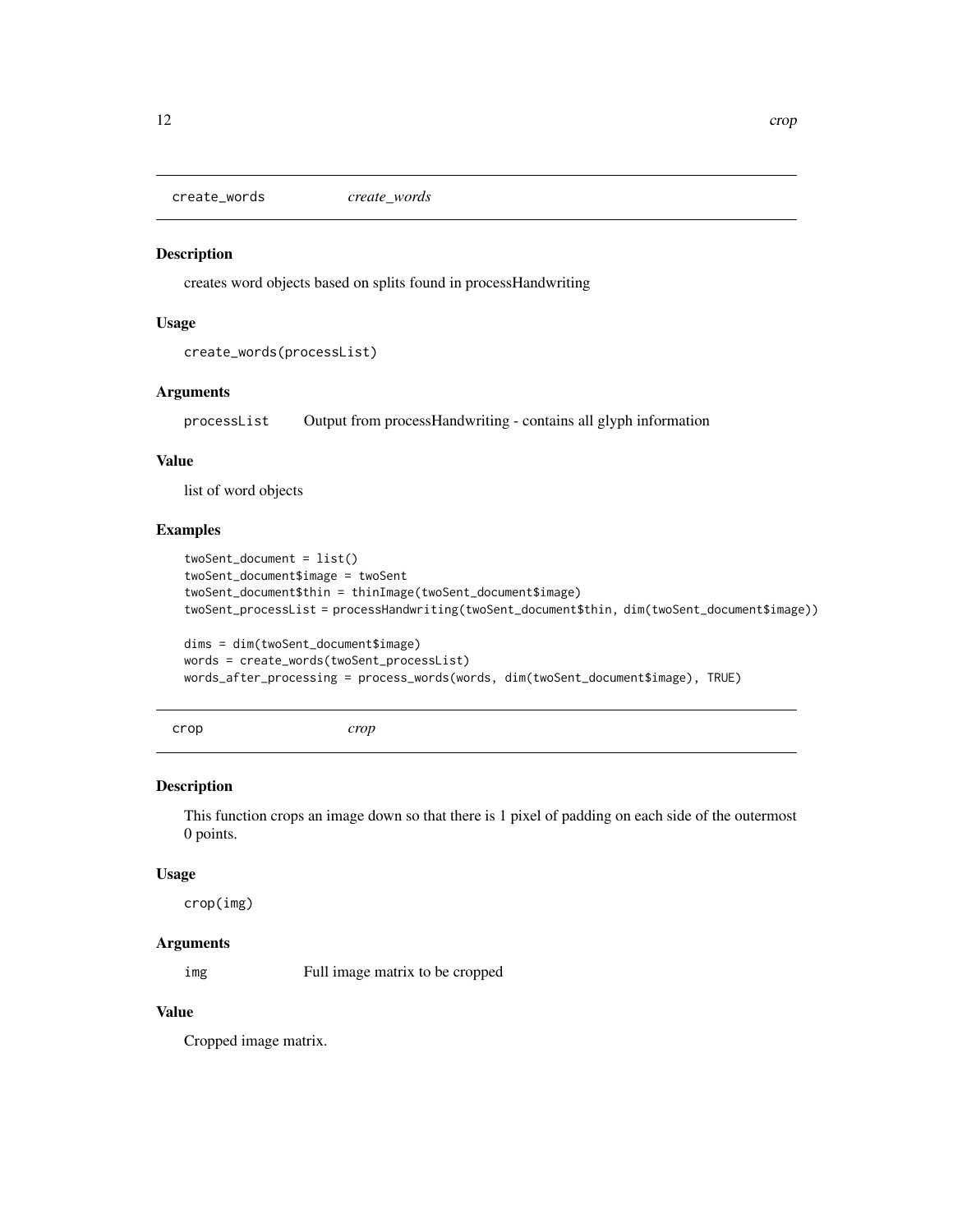<span id="page-12-0"></span>

#### Description

Cursive written word: csafe

### Usage

csafe

### Format

Binary image matrix. 111 rows and 410 columns.

### Examples

```
csafe_document = list()
csafe_document$image = csafe
plotImage(csafe_document$image)
csafe_document$thin = thinImage(csafe_document$image)
plotImageThinned(csafe_document$image, csafe_document$thin)
csafe_processList = processHandwriting(csafe_document$thin, dim(csafe_document$image))
```

```
extract_character_features
```
*extract\_character\_features*

#### Description

Primary driver of feature extraction. Parses all characters from a processed image.

#### Usage

```
extract_character_features(img, character_lists, dims)
```
### Arguments

| img             | The thinned image bitmap                    |
|-----------------|---------------------------------------------|
| character_lists |                                             |
|                 | Output from processHandwriting\$letterLists |
| dims            | Dimensions of binary image                  |

### Value

nested lists associating features to respective characters.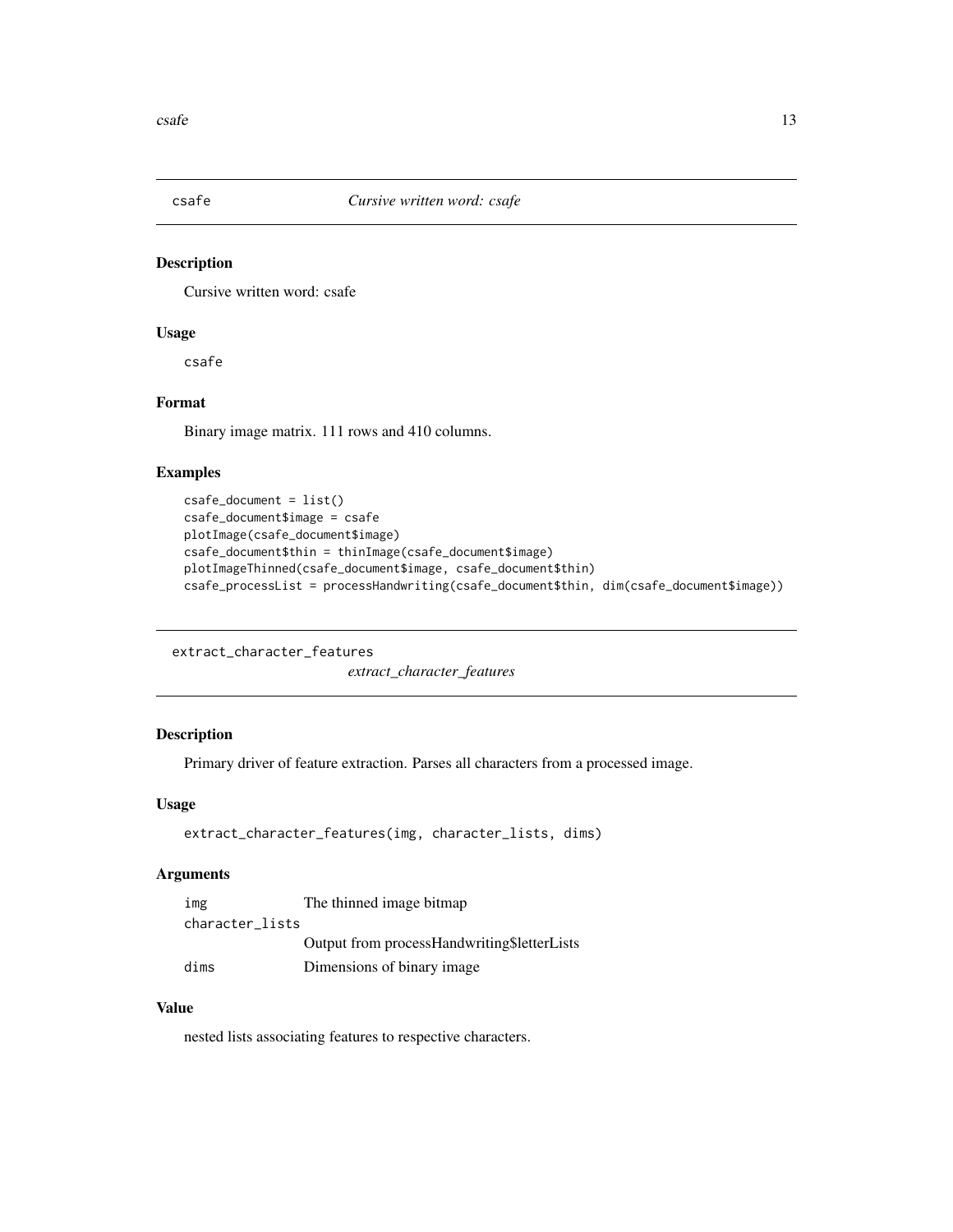<span id="page-13-0"></span>findMergeNodes *findMergeNodes*

### Description

Internal function to merge nodes that are very close together.

### Usage

findMergeNodes(skel\_graph, mergeMat)

### Arguments

| skel_graph | the skeltonized graph                          |
|------------|------------------------------------------------|
| mergeMat   | sets of the nodes to merge into a single nodes |

### Value

The merged node

find\_colorpoints *find\_colorpoints*

### Description

Finds and assigns points for Kneser Triangulation

#### Usage

find\_colorpoints(words, dims)

### Arguments

| words | List of words and some glyph level information           |
|-------|----------------------------------------------------------|
| dims  | The dimensions of the image (important for r/c features) |

### Value

A new list with word level information for each word.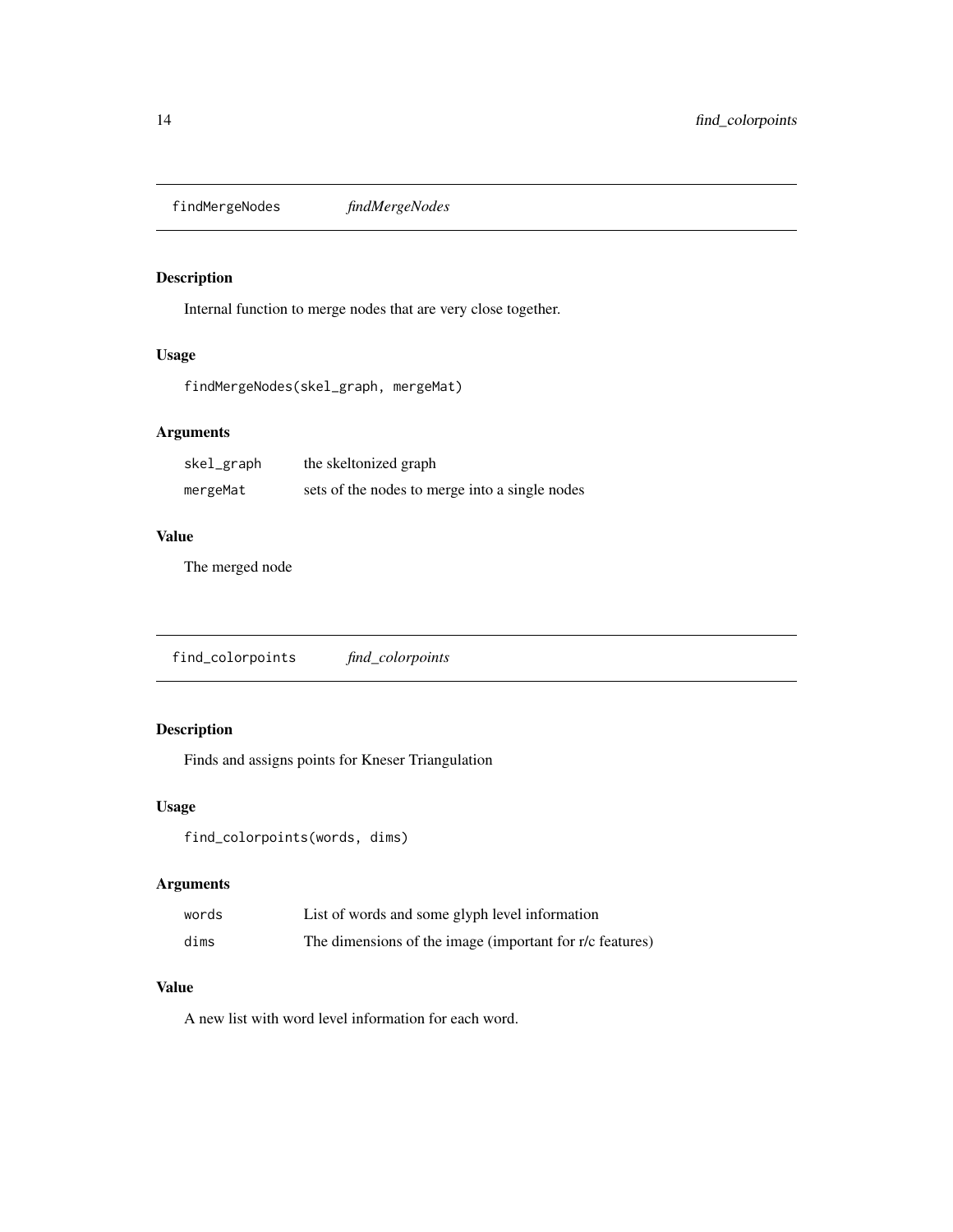<span id="page-14-0"></span>getLoops *getLoops*

### Description

Internal function for getting looped paths.

### Usage

getLoops(nodeList, graph, graph0, pathList, dims)

### Arguments

| nodeList | A list of all found nodes                |
|----------|------------------------------------------|
| graph    | first skeletonized graph                 |
| graph0   | second skeletonized graph                |
| pathList | The current path list to check for loops |
| dims     | dimensions of the image                  |

### Value

A list of all loops found

getNodeGraph *getNodeGraph*

### Description

Internal function for creating a graph from a path list and node list.

### Usage

```
getNodeGraph(allPaths, nodeList)
```
### Arguments

| allPaths | list of paths |
|----------|---------------|
| nodeList | list of nodes |

### Value

a graph of nodes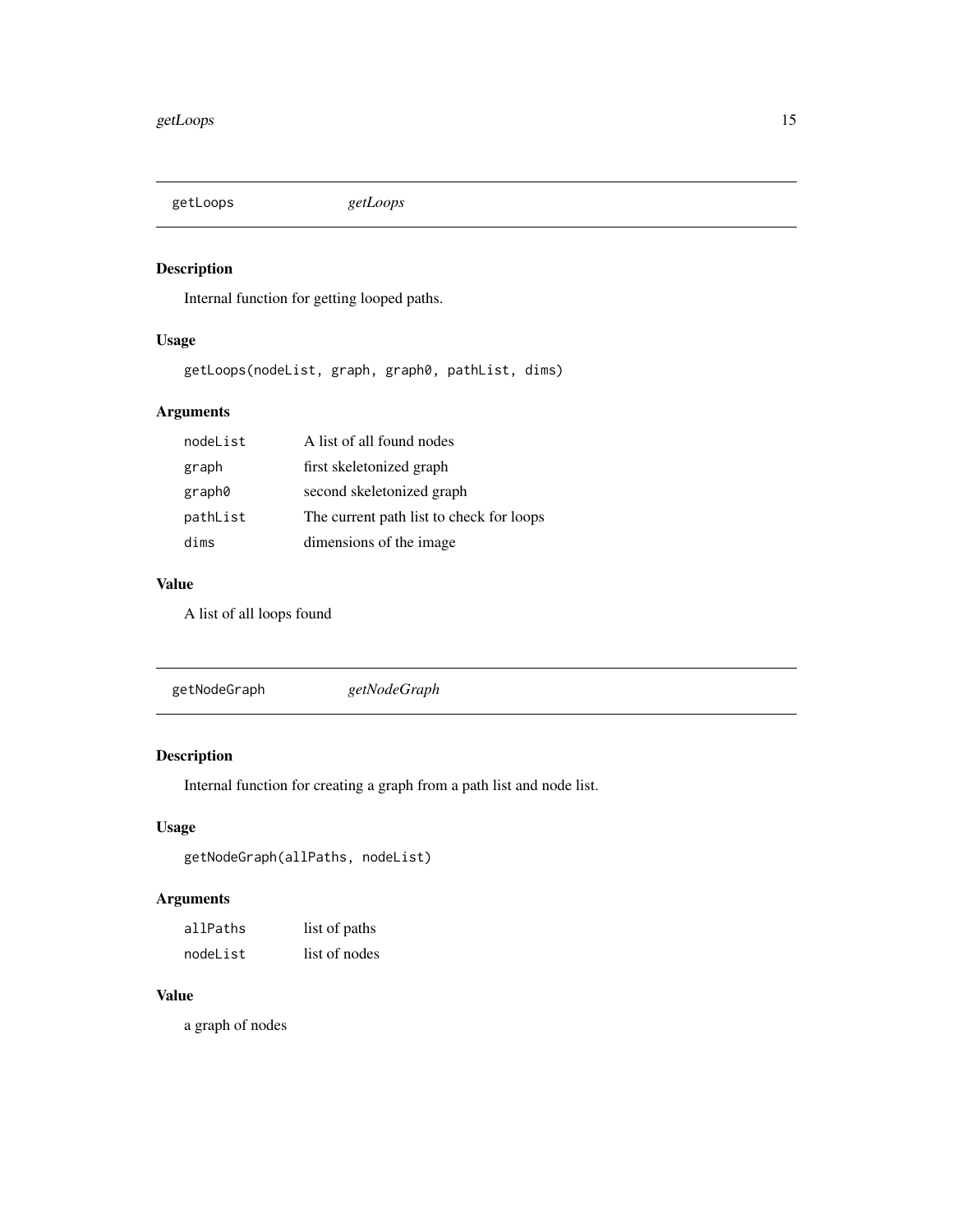<span id="page-15-0"></span>getNodeOrder *getNodeOrder*

### Description

Internal function for ordering nodes in a letter.

### Usage

getNodeOrder(letter, nodesInGraph, nodeConnectivity, dims)

### Arguments

| letter           | letter graph containing nodes to be ordered |
|------------------|---------------------------------------------|
| nodesInGraph     | how many nodes are in the letter            |
| nodeConnectivity |                                             |
|                  | how nodes are connected to each other       |
| dims             | graph dimensions                            |

#### Value

order of the nodes

getNodes *getNodes*

### Description

Detect intersection points of an image thinned with thinImage.

### Usage

getNodes(indices, dims)

### Arguments

| indices | Where to check for intersection at |
|---------|------------------------------------|
| dims    | dimensions of the image.           |

### Value

Returns image matrix. 1 is blank, 0 is a node.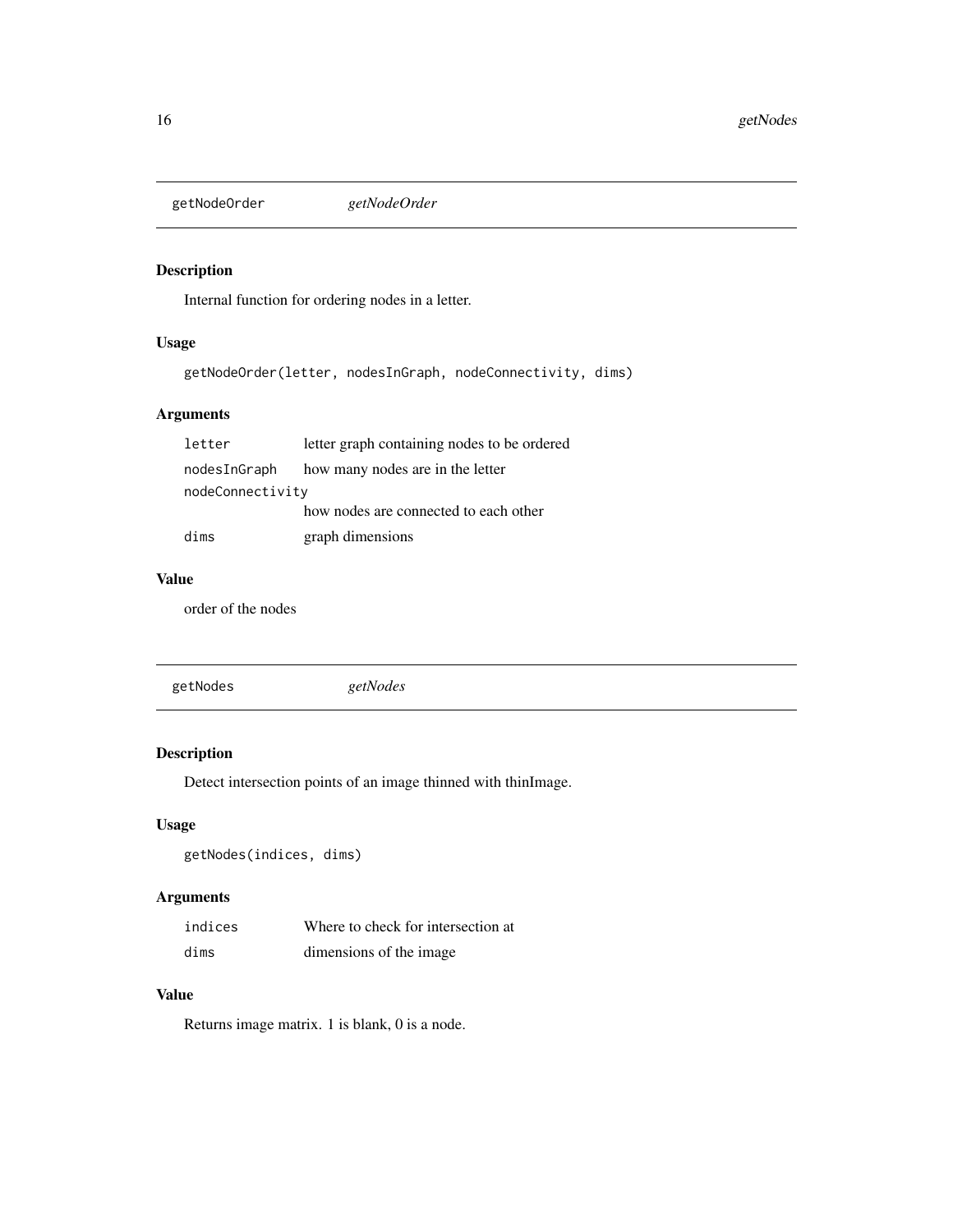<span id="page-16-0"></span>get\_aspect\_info *get\_aspect\_info*

#### Description

Extracts aspect ratio & supporting information from a character Relevant Features: Aspect Ratio: Row (Height) over (Column Width) Height, Width (Each measure of pixels) The rest are supporting features that are minor independently.

#### Usage

get\_aspect\_info(character, dims)

#### Arguments

| character | character to extract information from |
|-----------|---------------------------------------|
| dims      | Dimensions of binary image.           |

#### Value

List containing aspect\_ratio,

get\_centroid\_info *get\_centroid\_info*

#### Description

Extracts centroid & supporting information from a character Relevant Features: Centroid Index: R Index representation of centroid location Centroid x,y: X,Y representations of the centroid, see ?i\_to\_rci Centroid Horiz Location: How far along horizontally (Represented as a number between 0 and 1) the centroid is in its respective character. Centroid Vertical Location: How far along vertically (Represented as a number between 0 and 1) the centroid is in its respective character. Slope: 'Letter Lean', slope found between the centroids of each disjoint half in a single character. The letter is split in half, each halve's centroid is calculated independently, the slope is taken between the two. Box Density: (Dimensions of box around letter width height) / (how much of the document it covers) //Might be a more document as opposed to letter based feature Pixel Density: Ratio of black to white pixels found in box drawn around the letter.

### Usage

get\_centroid\_info(character, dims)

#### Arguments

| character | character to extract information from |
|-----------|---------------------------------------|
| dims      | Dimensions of binary image            |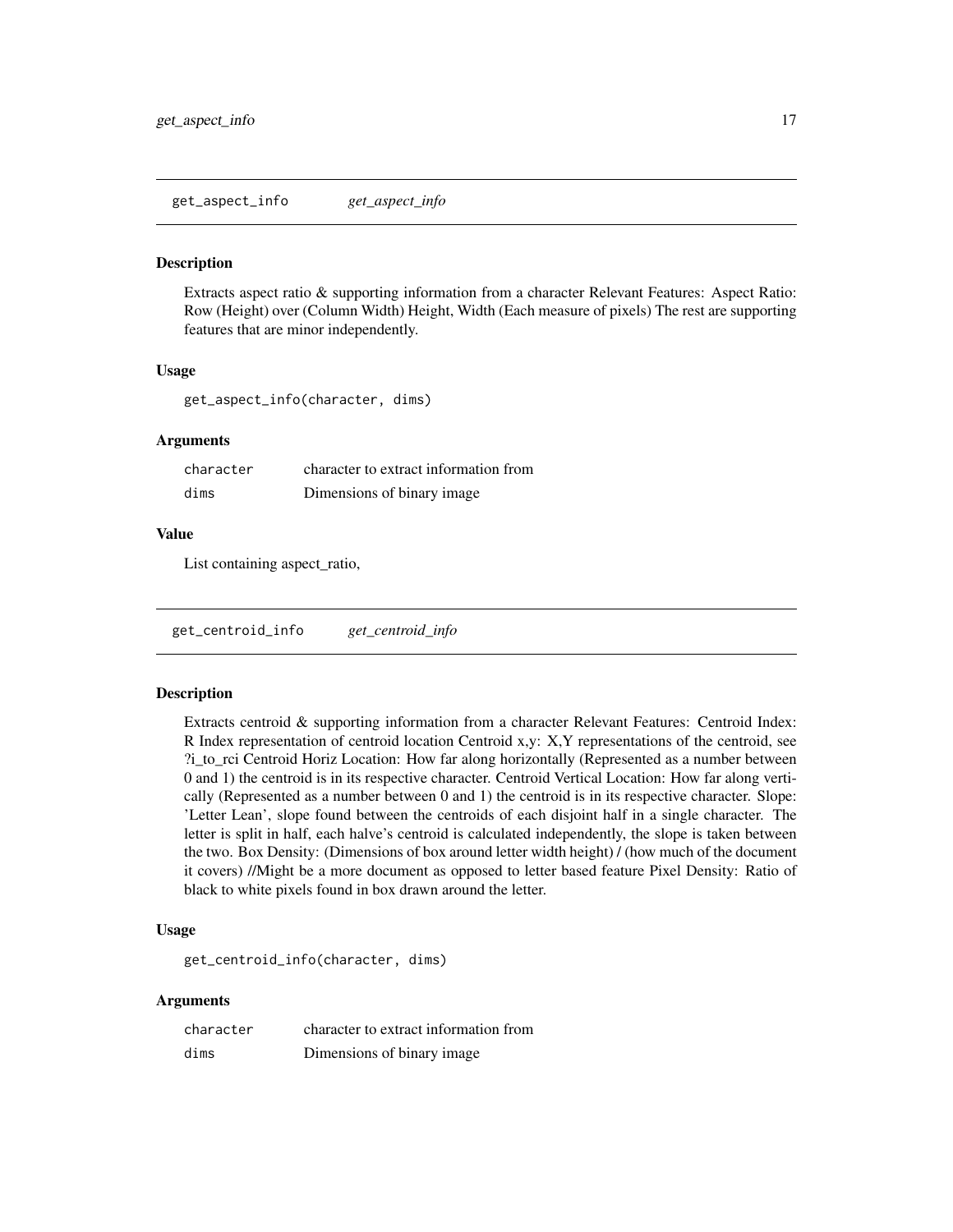### <span id="page-17-0"></span>Value

List containing centroid, pixel density,letter 'lean', and all supporting information

get\_loop\_info *get\_loop\_info*

### Description

Associator of loop to character association Relevant Features: Loop Count, how many loops are found in the letter Loop Major, length of farthest line that can be drawn inside of a loop Loop Minor, length of the perpendicular bisector of the loop major.

#### Usage

get\_loop\_info(character, dims)

### Arguments

| character | Target for loop association |
|-----------|-----------------------------|
| dims      | Dimensions of binary image  |

### Value

Loop information to respective character

handwriter *handwriter*

#### Description

This package provides a pipeline for the processing of handwritten documents to be used in

### Author(s)

Nick Berry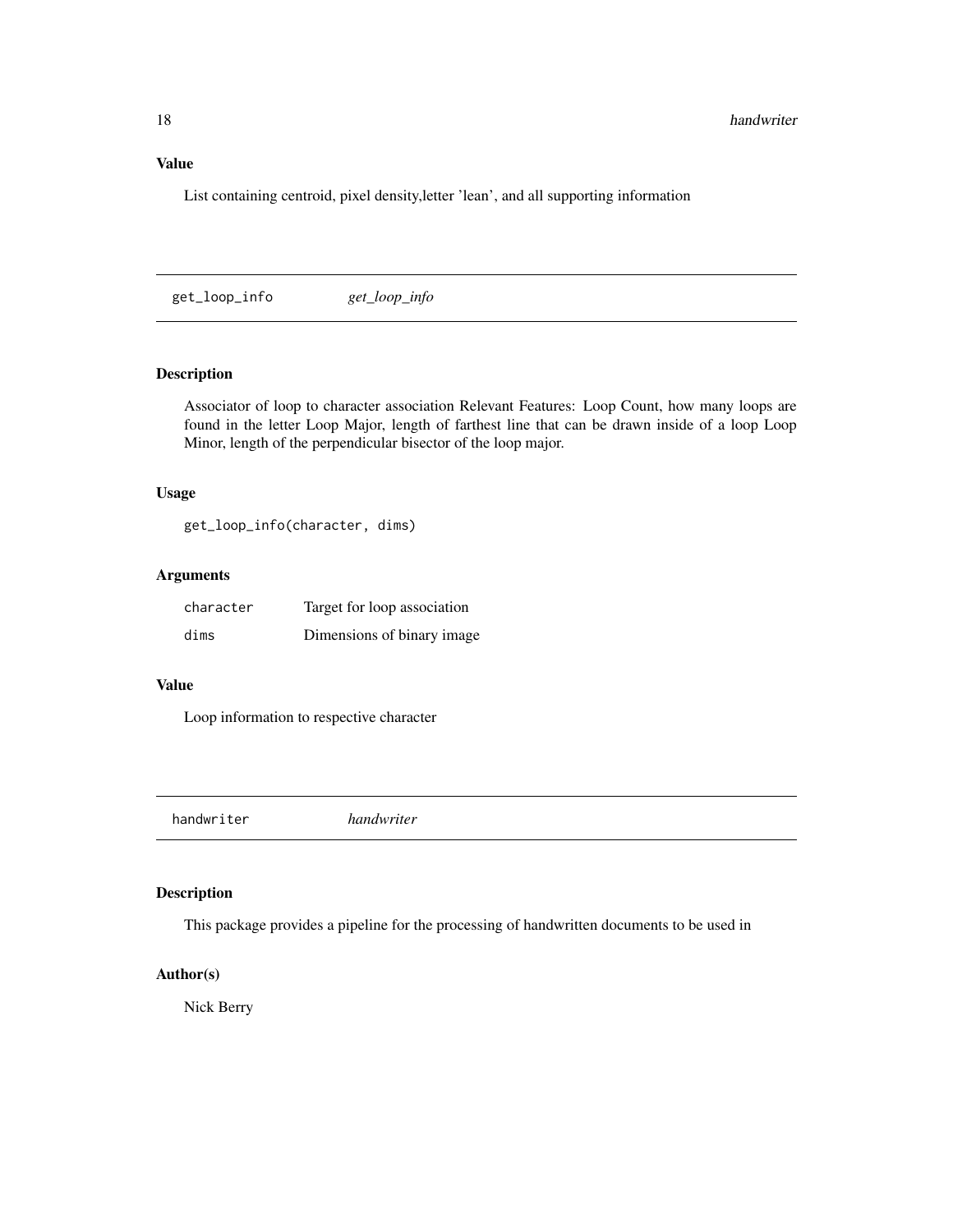<span id="page-18-0"></span>i\_to\_rc *i\_to\_rc*

### Description

Function for converting indices to respective row, col.

### Usage

i\_to\_rc(nodes, dims)

### Arguments

| nodes | nodes to be converted.      |
|-------|-----------------------------|
| dims  | dimensions of binary image. |

#### Value

returns matrix mapping nodes to respective row,

### Description

Function for converting indices to respective row, col and associates the original index.

### Usage

```
i_to_rci(nodes, dims, fixed = FALSE)
```
### Arguments

| nodes | nodes to be converted.                                             |
|-------|--------------------------------------------------------------------|
| dims  | dimensions of binary image                                         |
| fixed | instead of normal computation of rows, put it in a fixed location. |

### Value

returns matrix mapping nodes' indices to respective row, col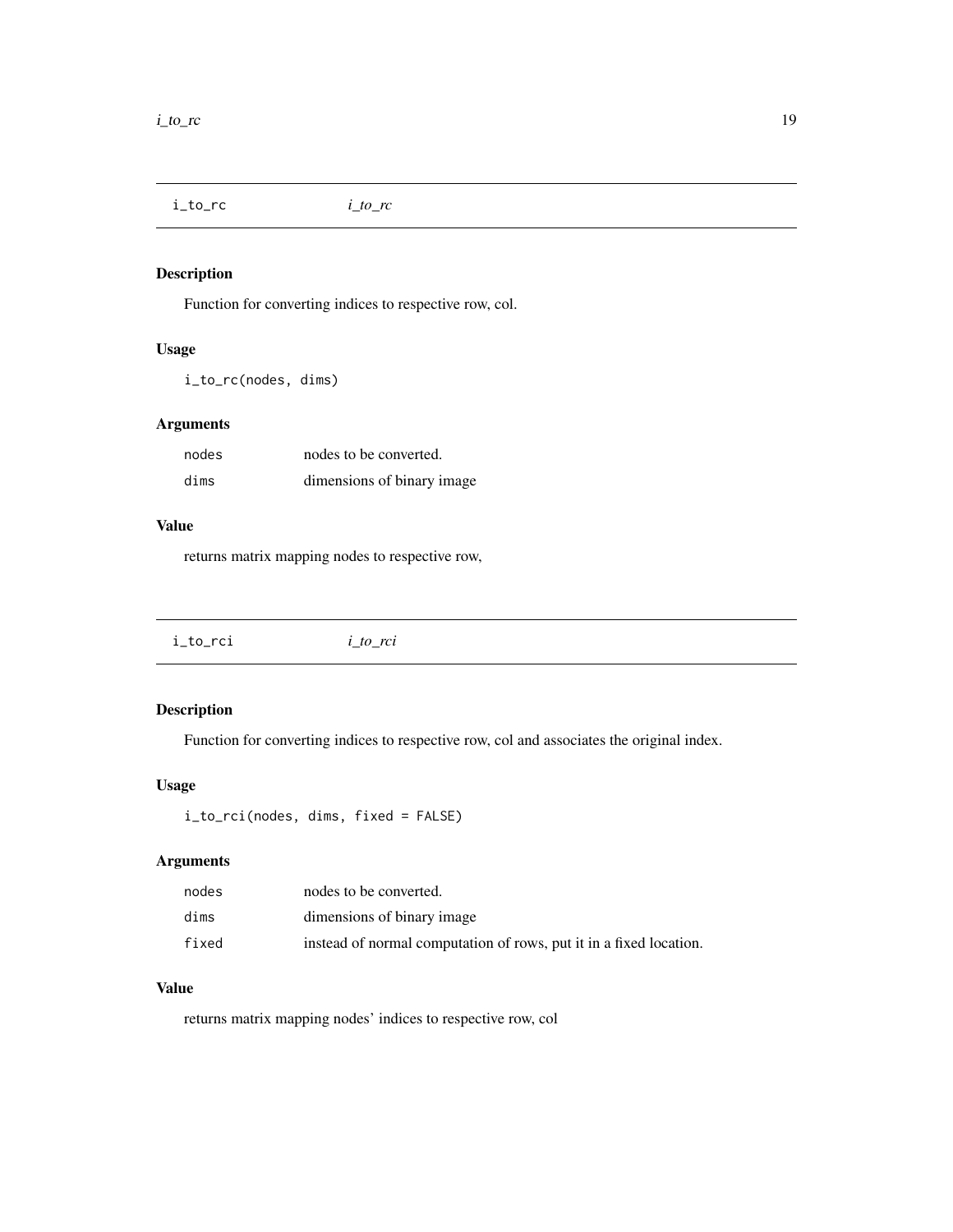<span id="page-19-0"></span>letterPaths *letterPaths*

### Description

Internal function that uses existing breakPoint list to assign letters to the nodes in nodeGraph0.

### Usage

```
letterPaths(allPaths, nodeGraph0, breakPoints)
```
### Arguments

| allPaths    | list of every path |
|-------------|--------------------|
| nodeGraph0  | graph of all nodes |
| breakPoints | breakpoint list    |

#### Value

assigned letters to nodes in graph

line\_number\_extract *line\_number\_extract*

### Description

Primary logic unit for line number to character association.

#### Usage

```
line_number_extract(down_dists, all_centroids, dims)
```
### Arguments

| down dists | how far down to the next character from each character                       |
|------------|------------------------------------------------------------------------------|
|            | all centroids List of centroids extracted from cumulative character features |
| dims       | Dimensions of binary image.                                                  |

### Value

List associating line numbers to characters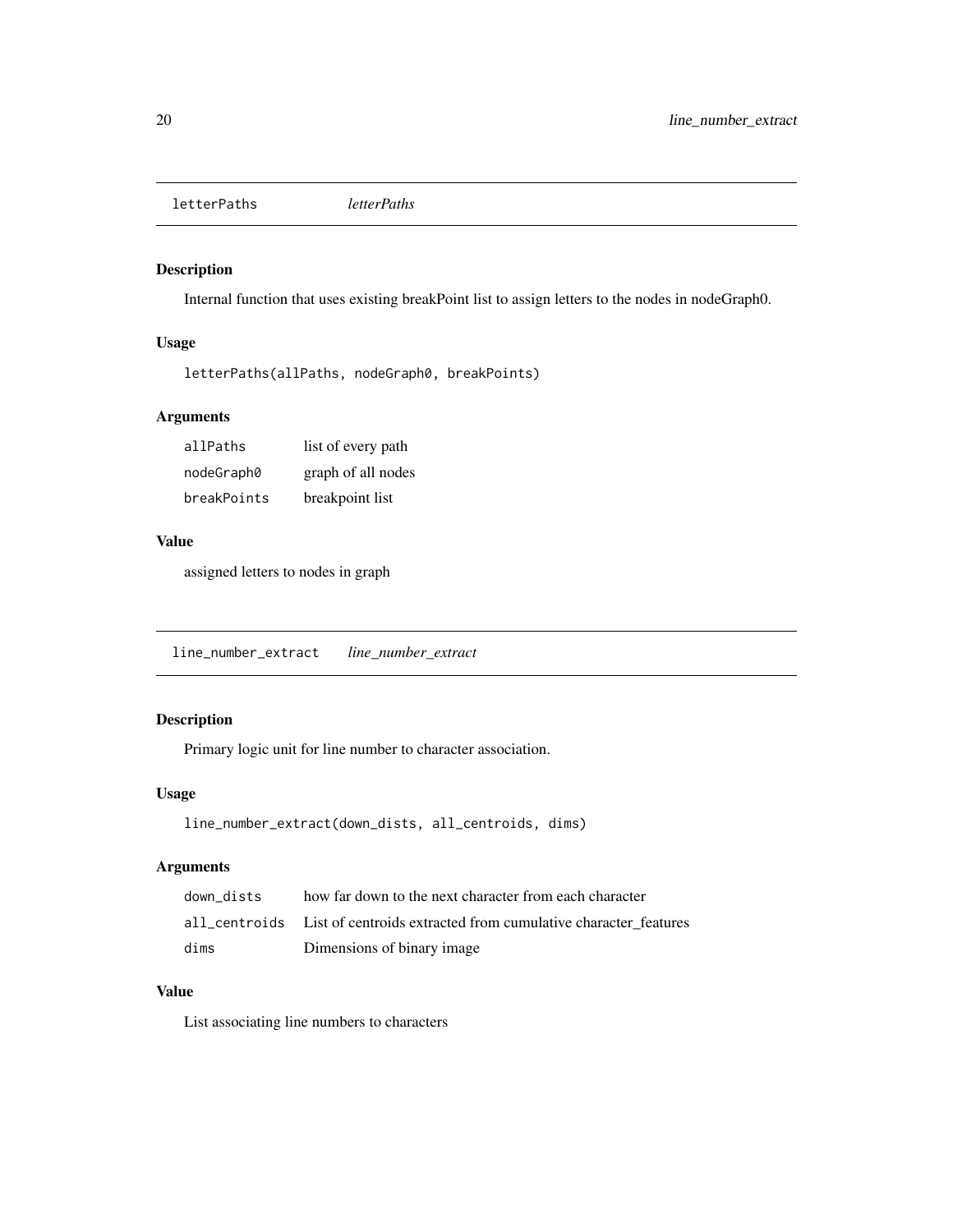<span id="page-20-0"></span>

#### Description

Cursive written word: London

### Usage

london

### Format

Binary image matrix. 148 rows and 481 columns.

#### Examples

```
london_document = list()
london_document$image = london
plotImage(london_document$image)
london_document$thin = thinImage(london_document$image)
plotImageThinned(london_document$image, london_document$thin)
london_processList = processHandwriting(london_document$thin, dim(london_document$image))
```
loop\_extract *loop\_extract*

### Description

Iterates through all available paths from processHandwriting() Picks out loops for later character association.

#### Usage

```
loop_extract(allPaths)
```
#### Arguments

allPaths All character (formerly letter) paths from processHandwriting()

### Value

List of all loops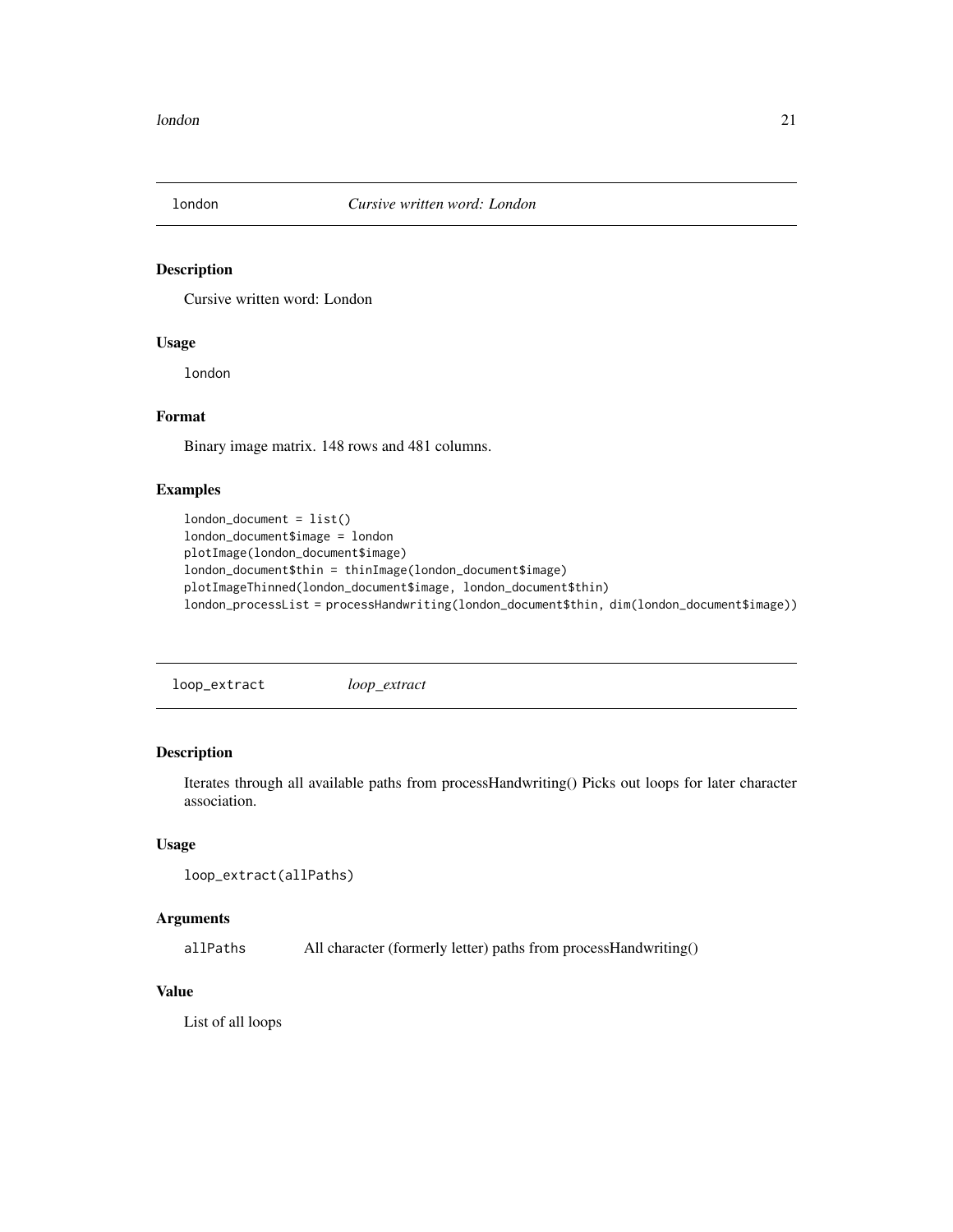<span id="page-21-0"></span>makeModel *makeModel*

#### Description

Creates a randomForest word model

#### Usage

makeModel(TaggedJson)

### Arguments

TaggedJson Json File with tagged letter data

### Value

randomForest model

message *Full page image of the handwritten London letter.*

#### Description

Full page image of the handwritten London letter.

#### Usage

message

#### Format

Binary image matrix. 1262 rows and 1162 columns.

#### Examples

```
## Not run:
message_document = list()
message_document$image = message
plotImage(message_document$image)
message_document$thin = thinImage(message_document$image)
plotImageThinned(message_document$image, message_document$thin)
message_processList = processHandwriting(message_document$thin, dim(message_document$image))
```
## End(Not run)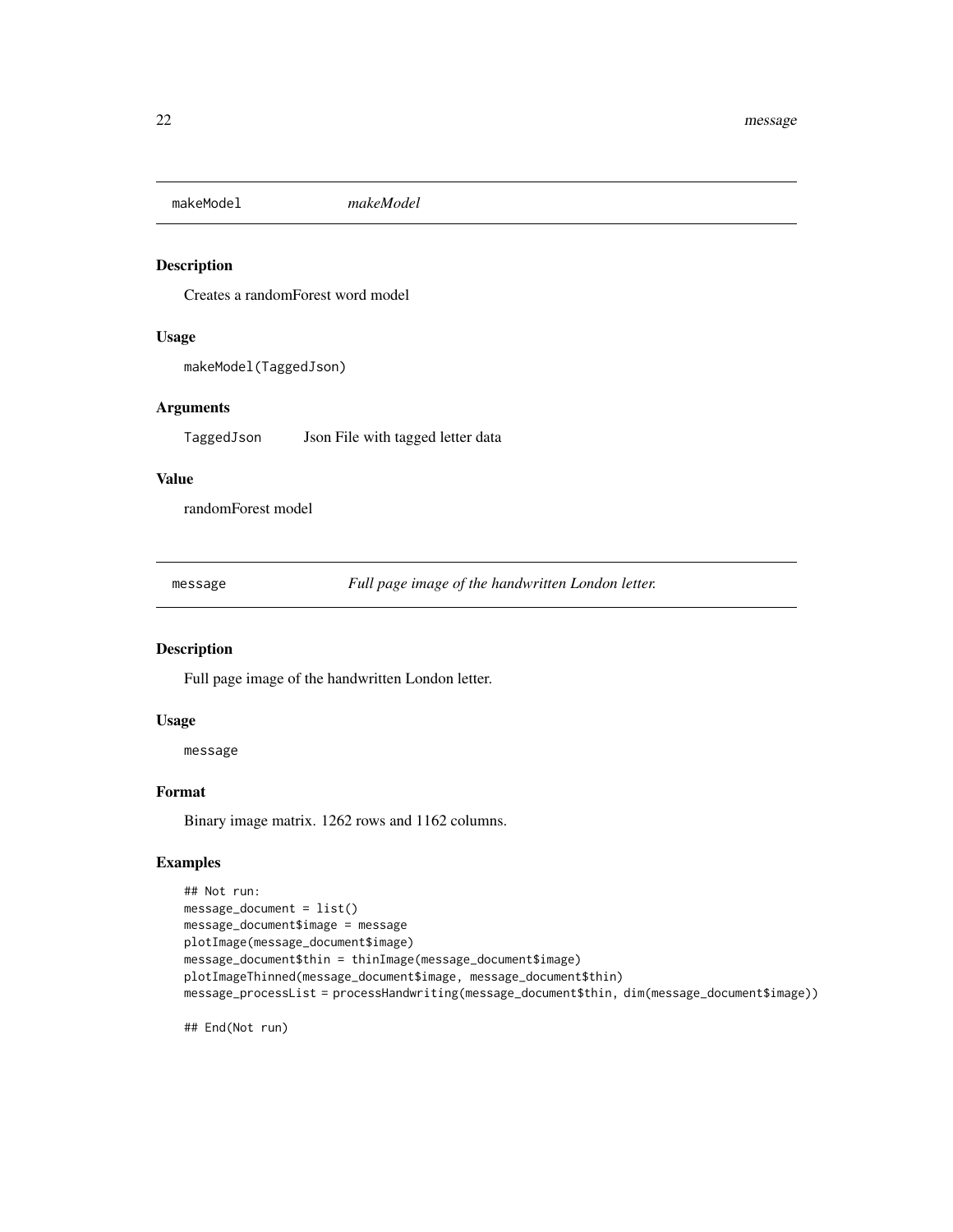<span id="page-22-0"></span>

#### Description

Full page image of the 4th sample (nature) of handwriting from the first writer.

#### Usage

nature1

### Format

Binary image matrix. 811 rows and 1590 columns.

### Examples

```
## Not run:
nature1_document = list()
nature1_document$image = nature1
plotImage(nature1_document$image)
nature1_document$thin = thinImage(nature1_document$image)
plotImageThinned(nature1_document$image, nature1_document$thin)
nature1_processList = processHandwriting(nature1_document$thin, dim(nature1_document$image))
```
## End(Not run)

otsuBinarization *otsuBinarization*

#### Description

Uses Otsu's Method to binarize given image, performing automatic image thresholding.

#### Usage

```
otsuBinarization(img, breaks = 512)
```
#### Arguments

| img    | image object to be processed                                 |
|--------|--------------------------------------------------------------|
| breaks | a single number giving the number of cells for the histogram |

### Value

separated image into foreground and background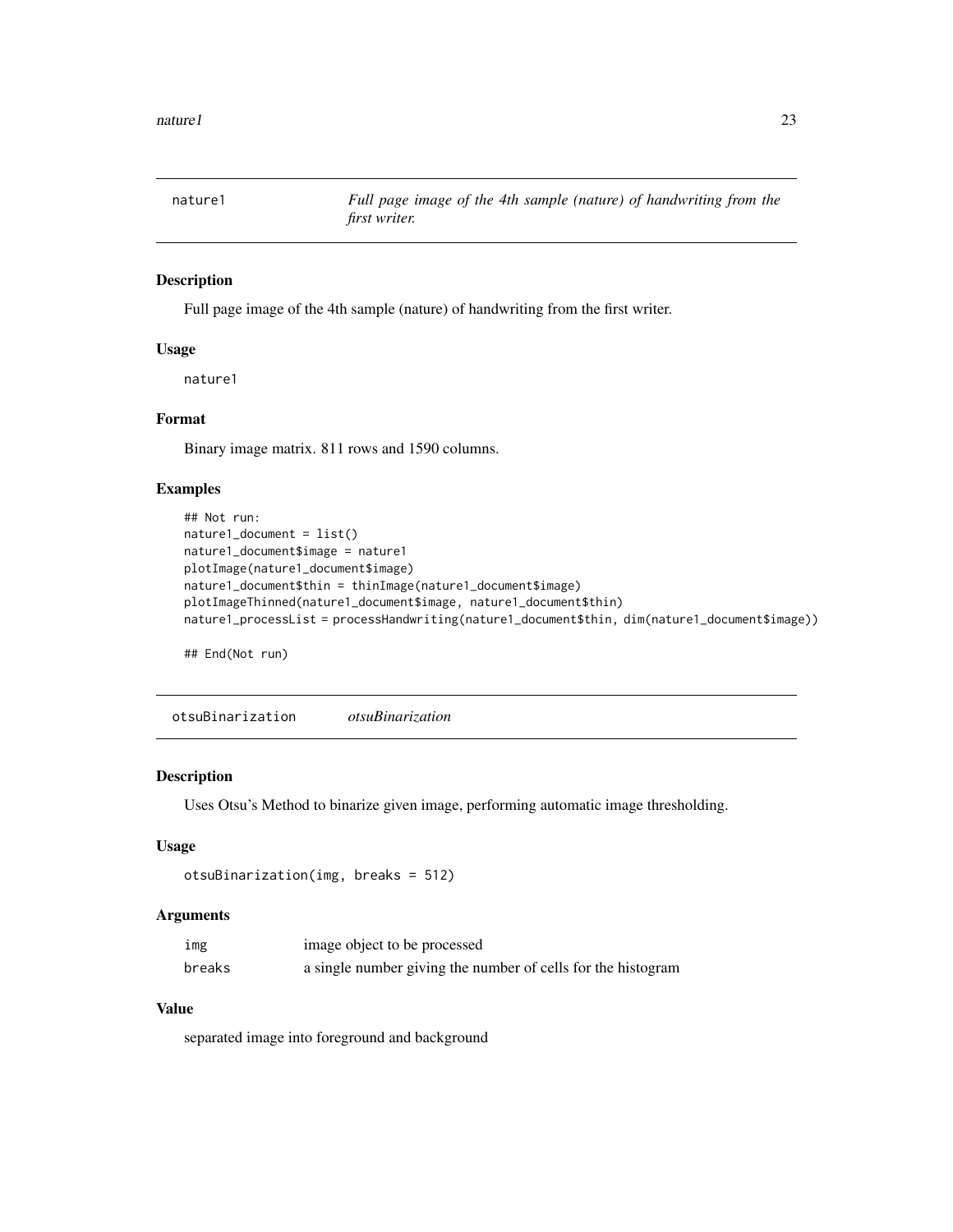<span id="page-23-0"></span>pathLetterAssociate *pathLetterAssociate*

### Description

Function associating entries in allPaths to each letter

#### Usage

```
pathLetterAssociate(allPaths, letter)
```
### Arguments

| allPaths | list of paths        |
|----------|----------------------|
| letter   | individual character |

### Value

associated path to each letter

plotColorNodes *plotColorNodes*

### Description

This function returns a plot of a single Word extracted from a document. It plots the color as well.

#### Usage

```
plotColorNodes(letterList, whichWord, dims, wordInfo)
```
### Arguments

| letterList | Letter list from process Handwriting function                                            |
|------------|------------------------------------------------------------------------------------------|
| whichWord  | Single word value denoting which line to plot - checked if too big inside func-<br>tion. |
| dims       | Dimensions of the original document                                                      |
| wordInfo   | Word information list                                                                    |

#### Value

Plot of single word.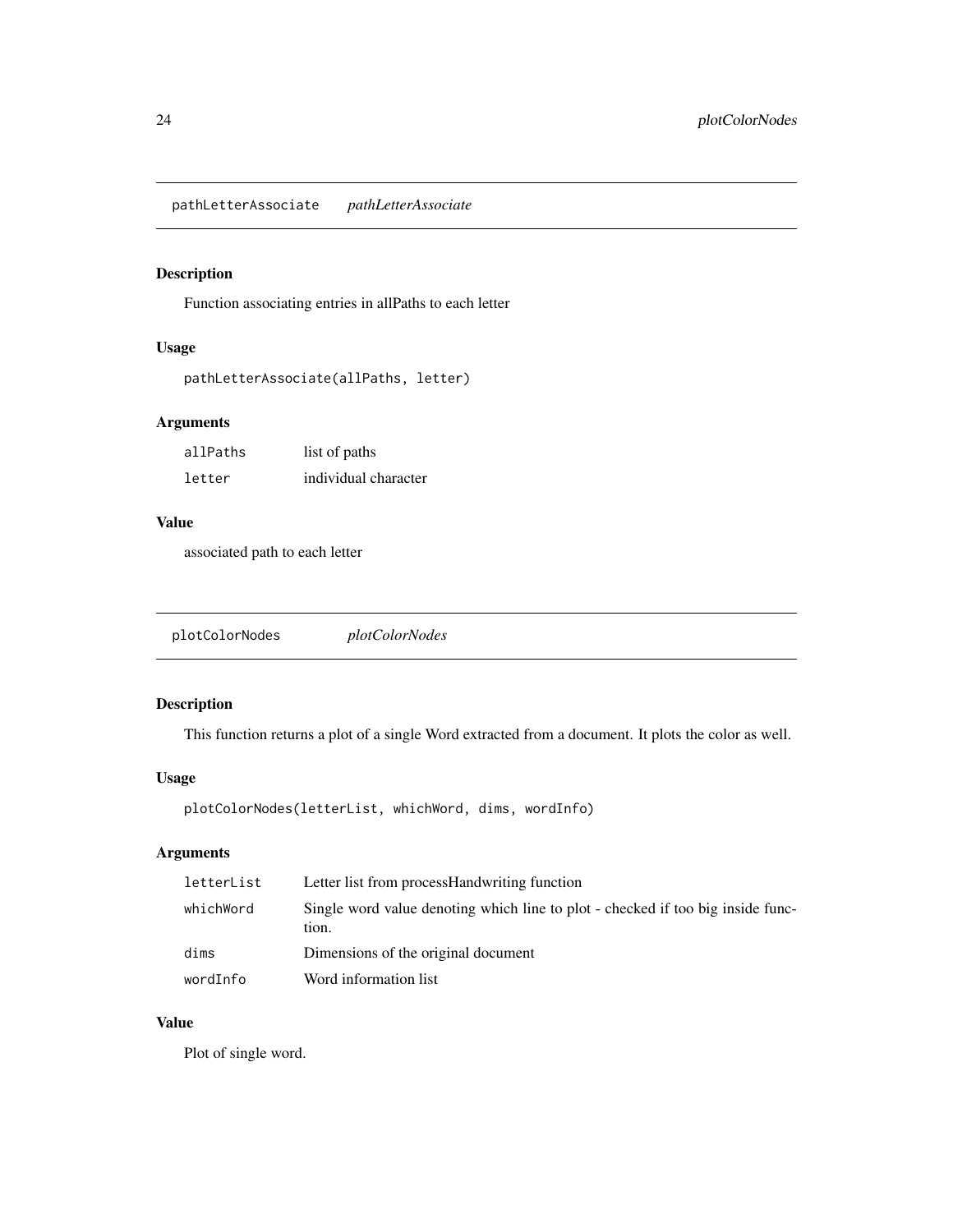#### <span id="page-24-0"></span>plotImage 25

#### Examples

```
twoSent_document = list()
twoSent_document$image = twoSent
twoSent_document$thin = thinImage(twoSent_document$image)
twoSent_processList = processHandwriting(twoSent_document$thin, dim(twoSent_document$image))
dims = dim(twoSent_document$image)
words = create_words(twoSent_processList)
words_after_processing = process_words(words, dim(twoSent_document$image), TRUE)
plotColorNodes(twoSent_processList$letterList, 3, dims, words_after_processing)
```
plotImage *plotImage*

#### Description

This function plots a basic binary image.

#### Usage

```
plotImage(x)
```
#### Arguments

x Binary matrix, usually from readPNGBinary

### Value

Returns plot of x.

### Examples

```
csafe_document = list()
csafe_document$image = csafe
plotImage(csafe_document$image)
```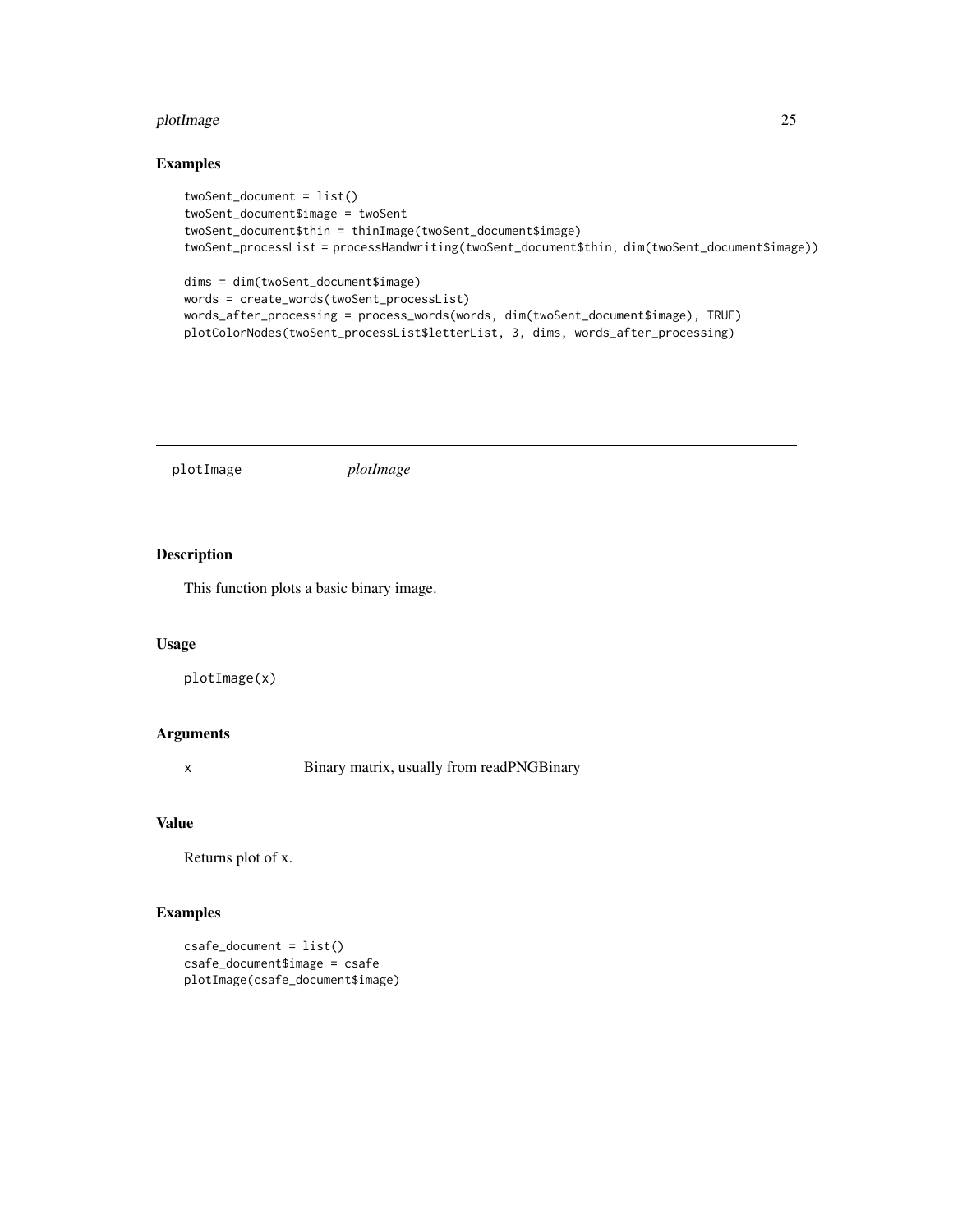<span id="page-25-0"></span>plotImageThinned *plotImageThinned*

#### Description

This function returns a plot with the full image plotted in light gray and the skeleton printed in black on top.

#### Usage

plotImageThinned(img, thinned)

#### Arguments

| img     | Full image matrix    |
|---------|----------------------|
| thinned | Thinned image matrix |

#### Value

Plot of full and thinned image.

#### Examples

```
## Not run:
csafe_document = list()
csafe_document$image = nature1
csafe_document$thin = thinImage(csafe_document$image)
plotImageThinned(csafe_document$image, csafe_document$thin)
```
## End(Not run)

plotLetter *plotLetter*

### Description

This function returns a plot of a single letter extracted from a document. It uses the letterList parameter from the processHandwriting function and accepts a single value as whichLetter. Dims requires the dimensions of the entire document, since this isn't contained in processHandwriting.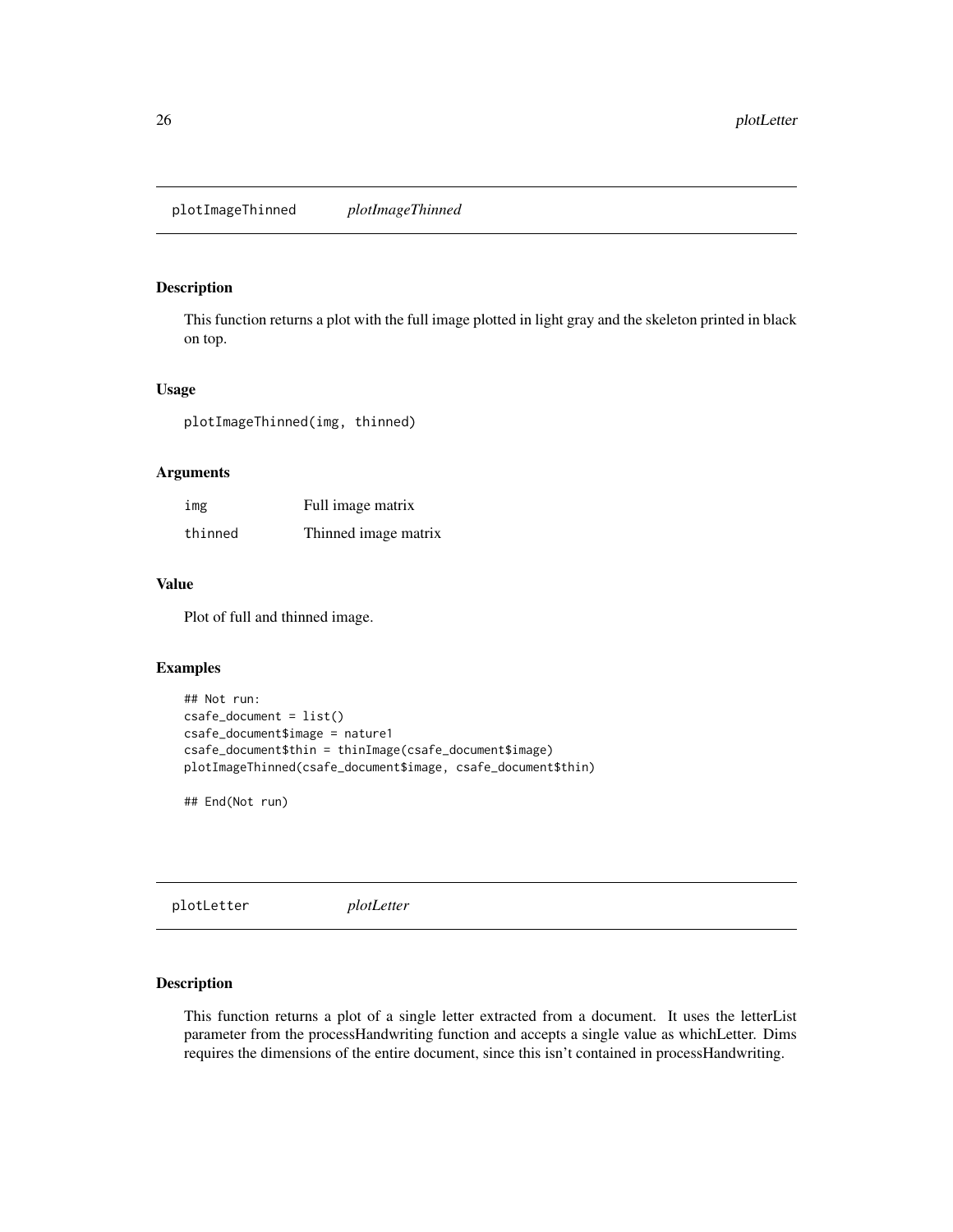#### <span id="page-26-0"></span>plotLine 27

### Usage

```
plotLetter(
  letterList,
  whichLetter,
  dims,
  showPaths = TRUE,
  showCentroid = TRUE,
  showSlope = TRUE
)
```
#### Arguments

| letterList   | Letter list from processHandwriting function                             |
|--------------|--------------------------------------------------------------------------|
| whichLetter  | Single value in 1:length (letter List) denoting which letter to plot.    |
| dims         | Dimensions of the original document                                      |
| showPaths    | Whether the calculated paths on the letter should be shown with numbers. |
| showCentroid | Whether the centroid should be shown                                     |
| showSlope    | whether the slope should be shown                                        |

#### Value

Plot of single letter.

#### Examples

```
twoSent_document = list()
twoSent_document$image = twoSent
twoSent_document$thin = thinImage(twoSent_document$image)
twoSent_processList = processHandwriting(twoSent_document$thin, dim(twoSent_document$image))
```

```
dims = dim(twoSent_document$image)
plotLetter(twoSent_processList$letterList, 1, dims)
plotLetter(twoSent_processList$letterList, 4, dims)
```
plotLine *plotLine*

#### Description

This function returns a plot of a single line extracted from a document. It uses the letterList parameter from the processHandwriting function and accepts a single value as whichLetter. Dims requires the dimensions of the entire document, since this isn't contained in processHandwriting.

#### Usage

```
plotLine(letterList, whichLine, dims)
```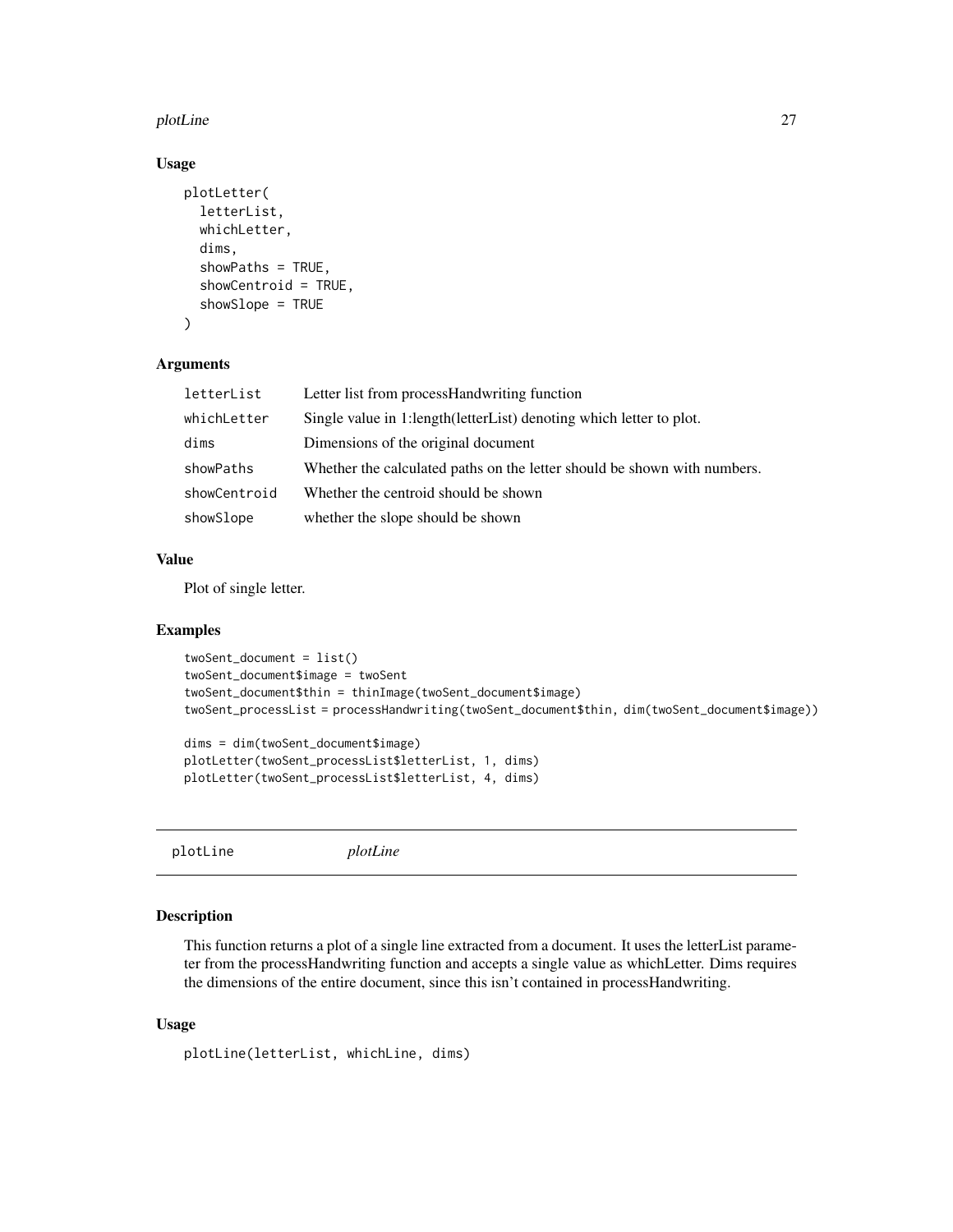#### <span id="page-27-0"></span>Arguments

| letterList | Letter list from process Handwriting function                                  |
|------------|--------------------------------------------------------------------------------|
| whichLine  | Single value denoting which line to plot - checked if too big inside function. |
| dims       | Dimensions of the original document                                            |

#### Value

Plot of single line.

### Examples

```
twoSent_document = list()
twoSent_document$image = twoSent
twoSent_document$thin = thinImage(twoSent_document$image)
twoSent_processList = processHandwriting(twoSent_document$thin, dim(twoSent_document$image))
dims = dim(twoSent_document$image)
```
plotLine(twoSent\_processList\$letterList, 1, dims)

plotNodes *plotNodes*

#### Description

This function returns a plot with the full image plotted in light gray and the skeleton printed in black, with red triangles over the vertices. Also called from plotPath, which is a more useful function, in general.

#### Usage

```
plotNodes(img, thinned, nodeList, nodeSize = 3, nodeColor = "red")
```
#### Arguments

| img       | Full image matrix, unthinned.                                                          |
|-----------|----------------------------------------------------------------------------------------|
| thinned   | Thinned image matrix                                                                   |
| nodeList  | Nodelist returned from getNodes.                                                       |
| nodeSize  | Size of triangles printed. 3 by default. Move down to 2 or 1 for small text<br>images. |
| nodeColor | Which color the nodes should be                                                        |

#### Value

Plot of full and thinned image with vertices overlaid.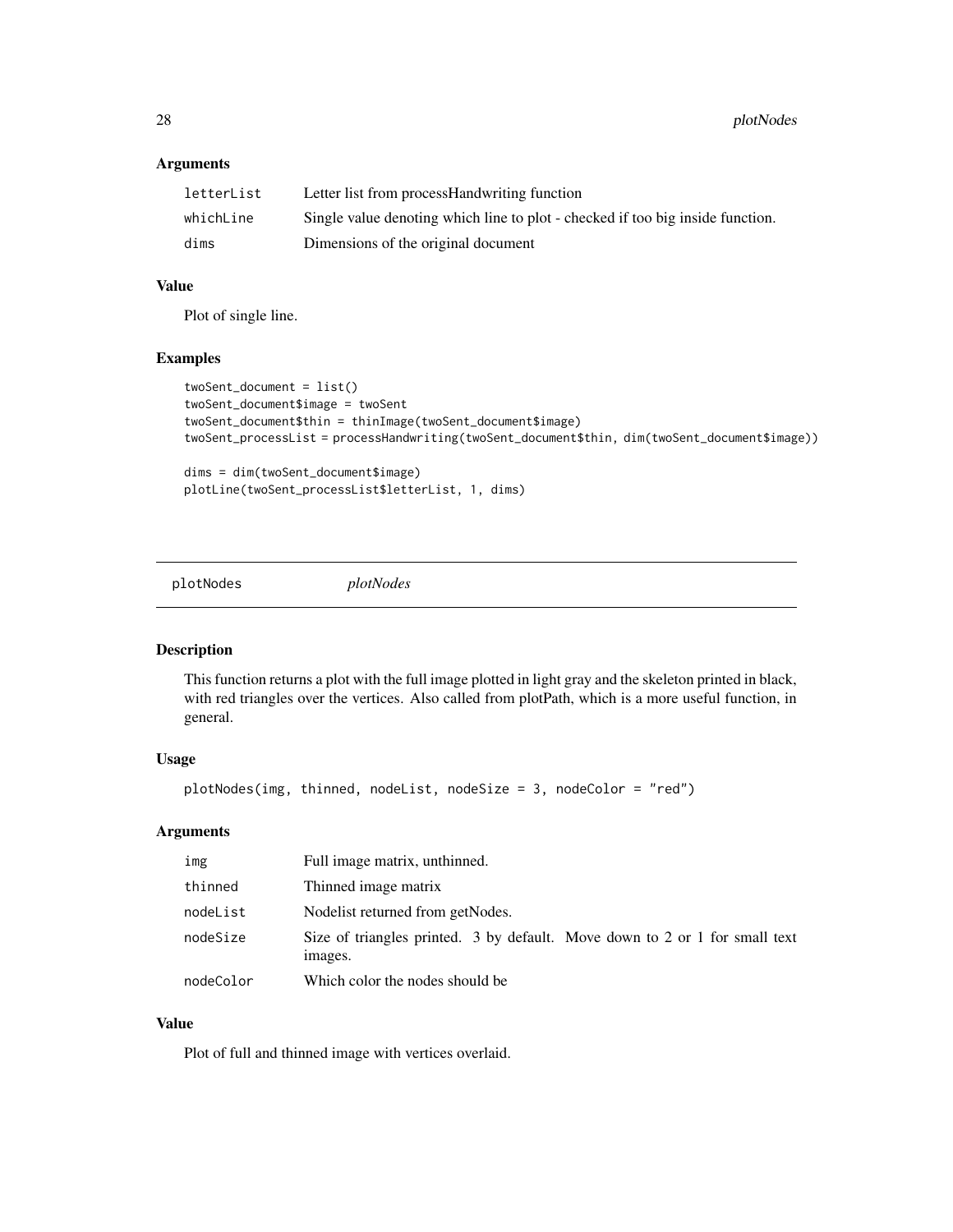### <span id="page-28-0"></span>plotNodesLine 29

#### Examples

```
## Not run:
twoSent_document = list()
twoSent_document$image = twoSent
twoSent_document$thin = thinImage(twoSent_document$image)
twoSent_processList = processHandwriting(twoSent_document$thin, dim(twoSent_document$image))
twoSent_document$nodes = twoSent_processList$nodes
twoSent_document$breaks = twoSent_processList$breakPoints
plotNodes(twoSent_document$image, twoSent_document$thin, twoSent_document$nodes)
plotNodes(twoSent_document$image, twoSent_document$thin, twoSent_document$breaks)
```
## End(Not run)

plotNodesLine *plotNodesLine*

#### Description

Internal function for drawing a line from two given nodes.

#### Usage

```
plotNodesLine(img, thinned, nodeList, nodeSize = 3, nodeColor = "red")
```
#### Arguments

| img       | full image matrix; used to call plotImageThinned()    |
|-----------|-------------------------------------------------------|
| thinned   | thinned image matrix; used to call plotImageThinned() |
| nodeList  | list of nodes                                         |
| nodeSize  | size of node; default set to 3                        |
| nodeColor | color of node; default set to red                     |

#### Value

a line in between the two nodes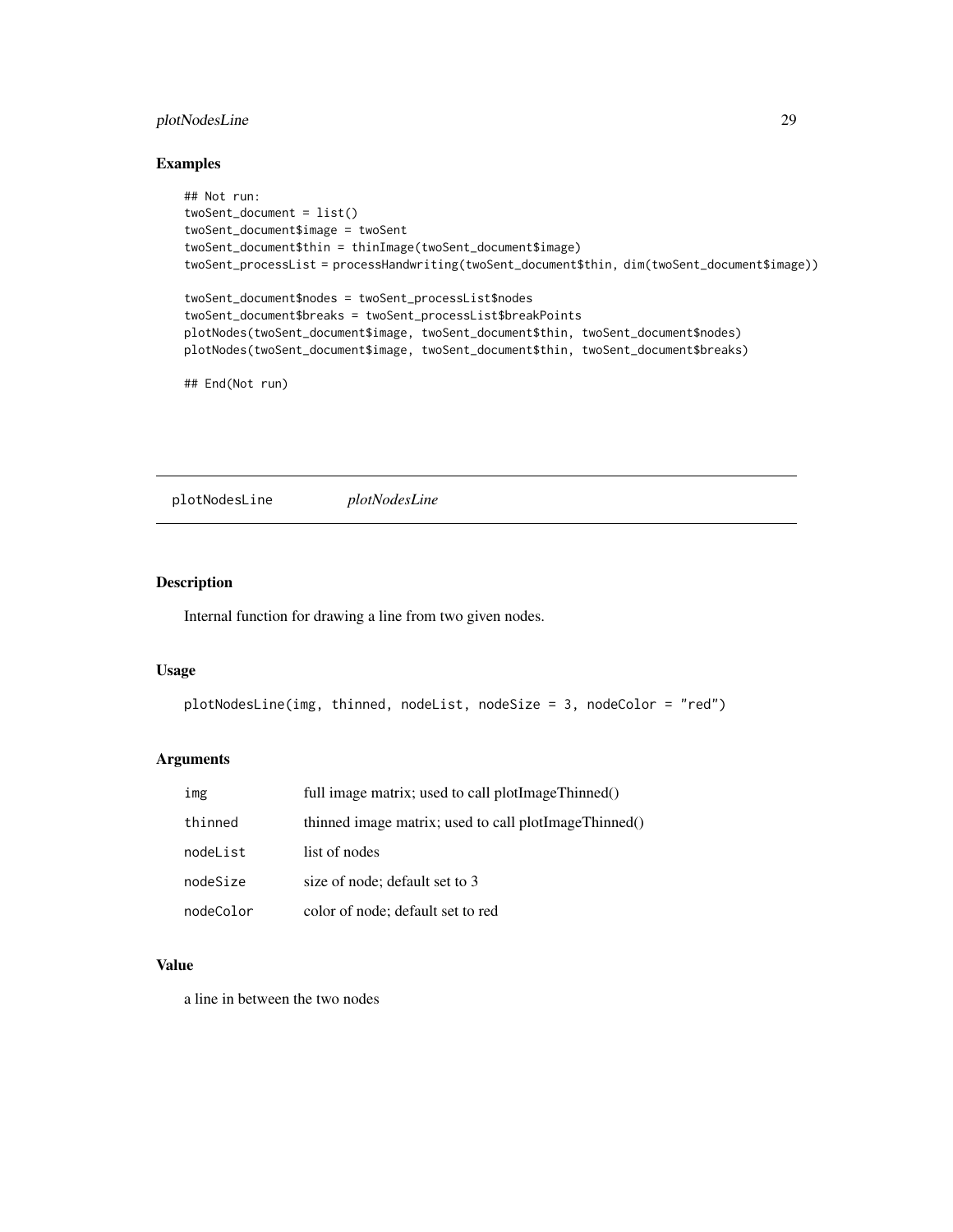<span id="page-29-0"></span>plotWord *plotWord*

### Description

This function returns a plot of a single Word extracted from a document. It uses the letterList parameter from the processHandwriting function and accepts a single value as whichLetter. Dims requires the dimensions of the entire document, since this isn't contained in processHandwriting.

#### Usage

plotWord(letterList, whichWord, dims)

### Arguments

| letterList | Letter list from process Handwriting function                                            |
|------------|------------------------------------------------------------------------------------------|
| whichWord  | Single word value denoting which line to plot - checked if too big inside func-<br>tion. |
| dims       | Dimensions of the original document                                                      |

### Value

Plot of single word.

### Examples

```
## Not run:
twoSent_document = list()
twoSent_document$image = twoSent
twoSent_document$thin = thinImage(twoSent_document$image)
twoSent_processList = processHandwriting(twoSent_document$thin, dim(twoSent_document$image))
dims = dim(twoSent_document$image)
words = create_words(twoSent_processList)
```

```
words_after_processing = process_words(words, dim(twoSent_document$image), TRUE)
plotWord(twoSent_processList$letterList, 1, dims)
```
## End(Not run)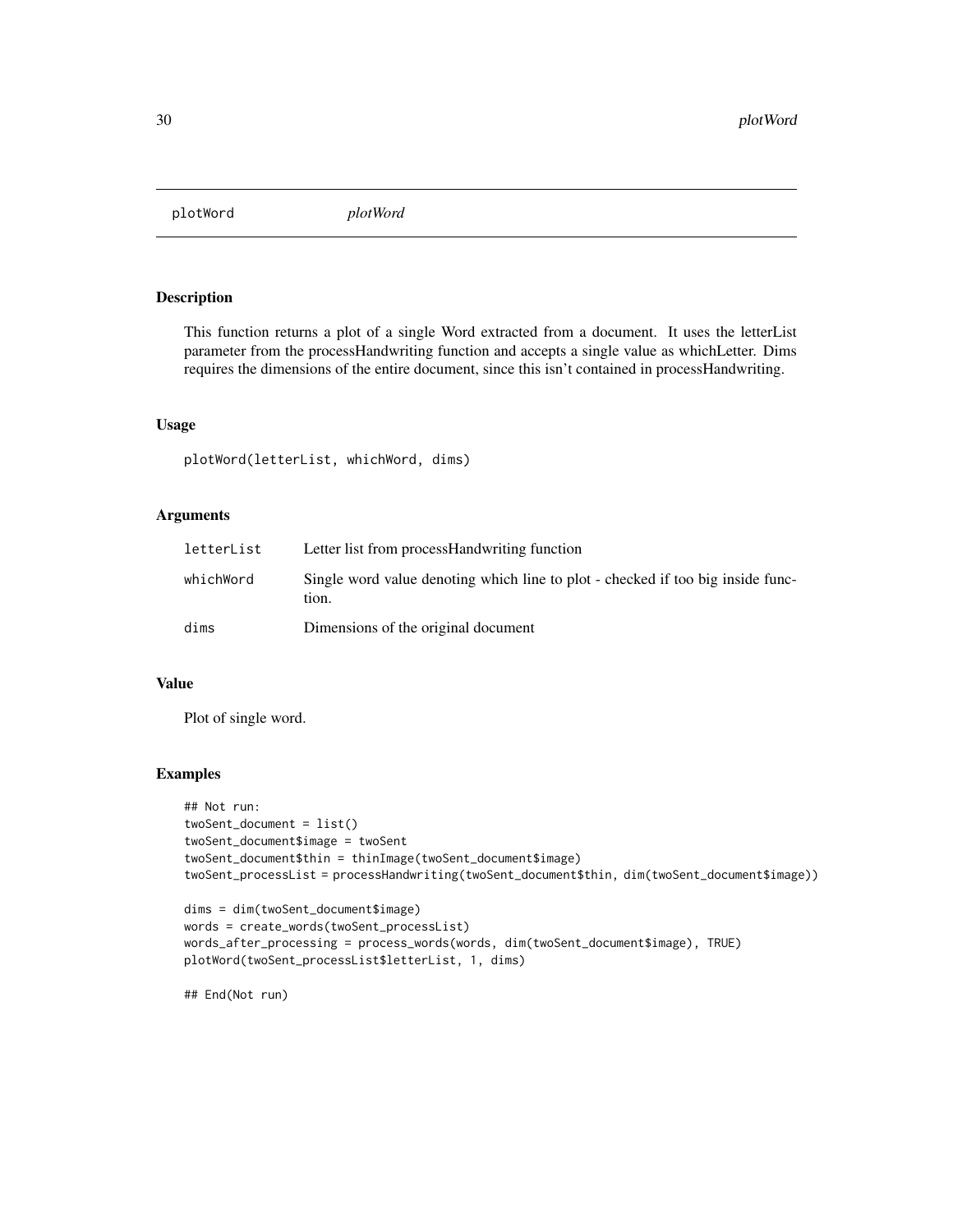#### <span id="page-30-0"></span>Description

Main driver of handwriting processing. Takes in thin image form and the breakpoints suggested by getNodes and parses the writing into letters. Returns final letter separation points, a list of the paths in the image, and a list of the letter paths in the image.

#### Usage

processHandwriting(img, dims)

#### Arguments

| img  | Thinned binary image.               |
|------|-------------------------------------|
| dims | Dimensions of thinned binary image. |

#### Value

Returns a list of length 3. Object [[1]] (breakPoints) is the set of final letter separation points. Object [[2]] (pathList) is a list of the paths between the input specified nodes. Object [[3]] (letters) is a list of the pixels in the different letters in the handwriting sample.

#### Examples

```
twoSent_document = list()
twoSent_document$image = twoSent
twoSent_document$thin = thinImage(twoSent_document$image)
twoSent_processList = processHandwriting(twoSent_document$thin, dim(twoSent_document$image))
```
process\_words *process\_words*

#### Description

Gets information on a word level

#### Usage

```
process_words(words, dims, triangulate = FALSE)
```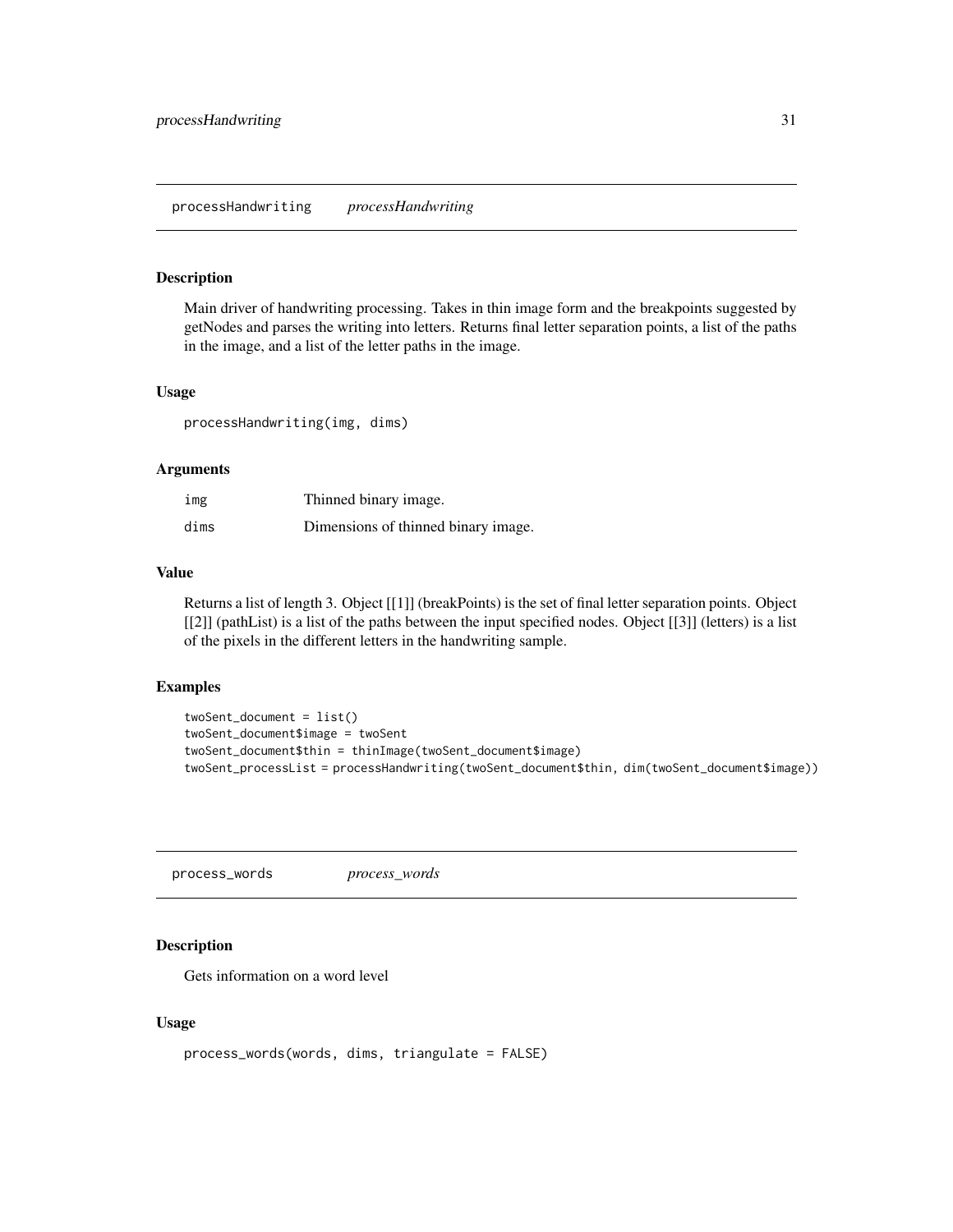#### <span id="page-31-0"></span>Arguments

| words       | List of words and some glyph level information                        |
|-------------|-----------------------------------------------------------------------|
| dims        | The dimensions of the image (important for r/c features)              |
| triangulate | Logical value that begins the triangulation process when set to TRUE. |

### Value

A new list with word level information for each word.

#### Examples

```
twoSent_document = list()
twoSent_document$image = twoSent
twoSent_document$thin = thinImage(twoSent_document$image)
twoSent_processList = processHandwriting(twoSent_document$thin, dim(twoSent_document$image))
dims = dim(twoSent_document$image)
words = create_words(twoSent_processList)
words_after_processing = process_words(words, dim(twoSent_document$image), TRUE)
```
rc\_to\_i *rc\_to\_i*

### Description

Convert rows and columns to their respective indices. This is index sensitive, so row\_y[[1]] should correspond to col\_x[[1]]

#### Usage

rc\_to\_i(row\_y, col\_x, dims, fixed = FALSE)

#### Arguments

| row_v | $Row(s)$ to be converted to an index               |
|-------|----------------------------------------------------|
| col x | $Columns(s)$ to be converted to an index           |
| dims  | Dimensions of binary image                         |
| fixed | Logical value asking if row_y is fixed to a point. |

### Value

Returns index(icies) of all row\_y's and col\_x's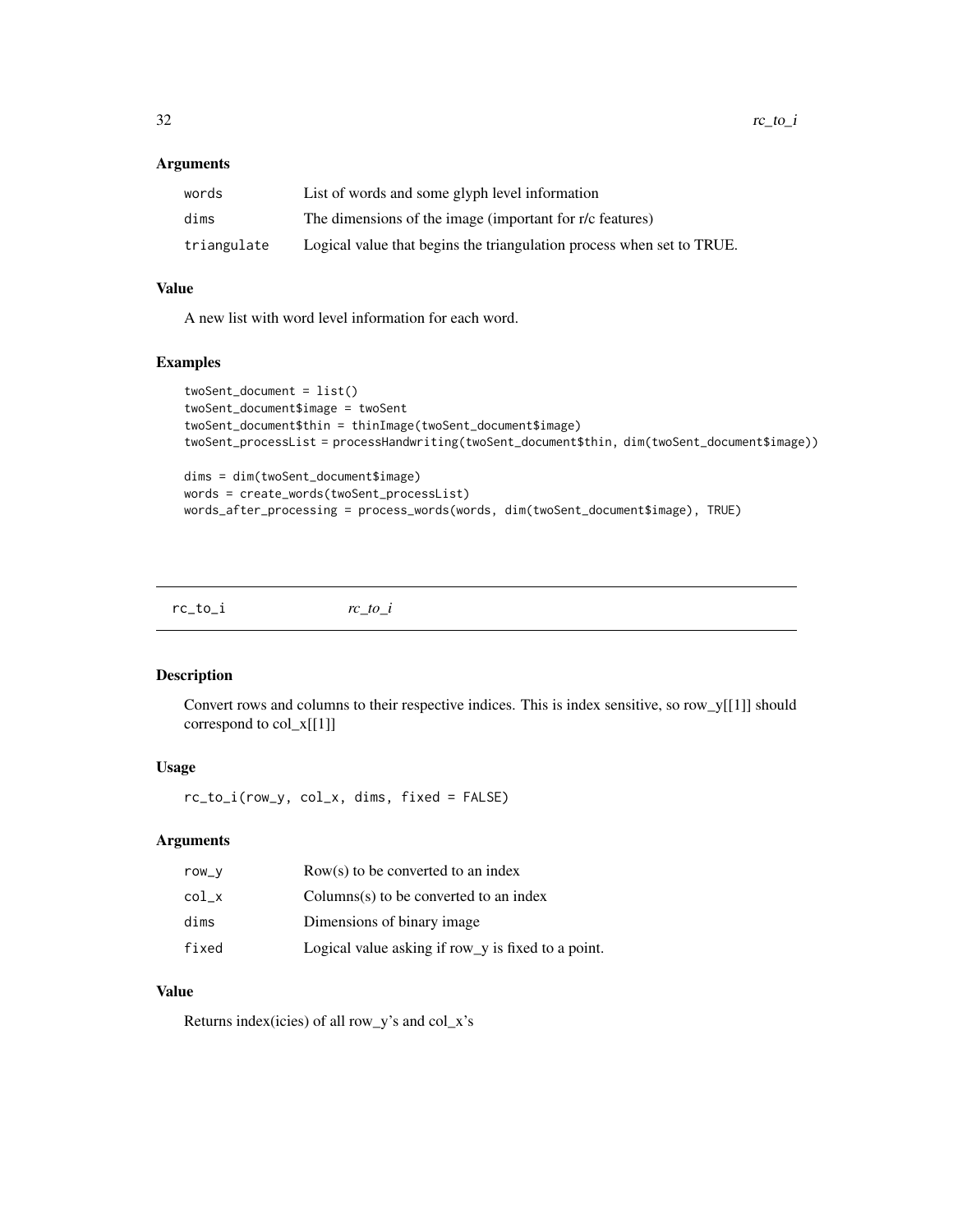<span id="page-32-0"></span>readPNGBinary *readPNGBinary*

### Description

This function reads in and binarizes PNG images from the specified file path.

### Usage

```
readPNGBinary(
 path,
  cutoffAdjust = 0,
 clean = TRUE,
 crop = TRUE,inversion = FALSE
)
```
### Arguments

| path         | File path for image.                                                                                                                            |
|--------------|-------------------------------------------------------------------------------------------------------------------------------------------------|
| cutoffAdjust | Multiplicative adjustment to the K-means estimated binarization cutoff.                                                                         |
| clean        | Whether to fill in white pixels with 7 or 8 neighbors. This will help a lot when<br>thinning – keeps from getting little white bubbles in text. |
| crop         | Logical value dictating whether or not to crop the white out around the image.<br>TRUE by default.                                              |
| inversion    | Logical value dictating whether or not to flip each pixel of binarized image.<br>Flipping happens after binarization. FALSE by default.         |

#### Value

Returns image from path. 0 represents black, and 1 represents white by default.

#### Examples

```
## Not run:
csafe_document = list()
csafe_document$image = readPNGBinary("examples/Writing_csafe_single.png")
csafe_document$thin = thinImage(csafe_document$image)
csafe_processList = processHandwriting(csafe_document$thin, dim(csafe_document$image))
```
## End(Not run)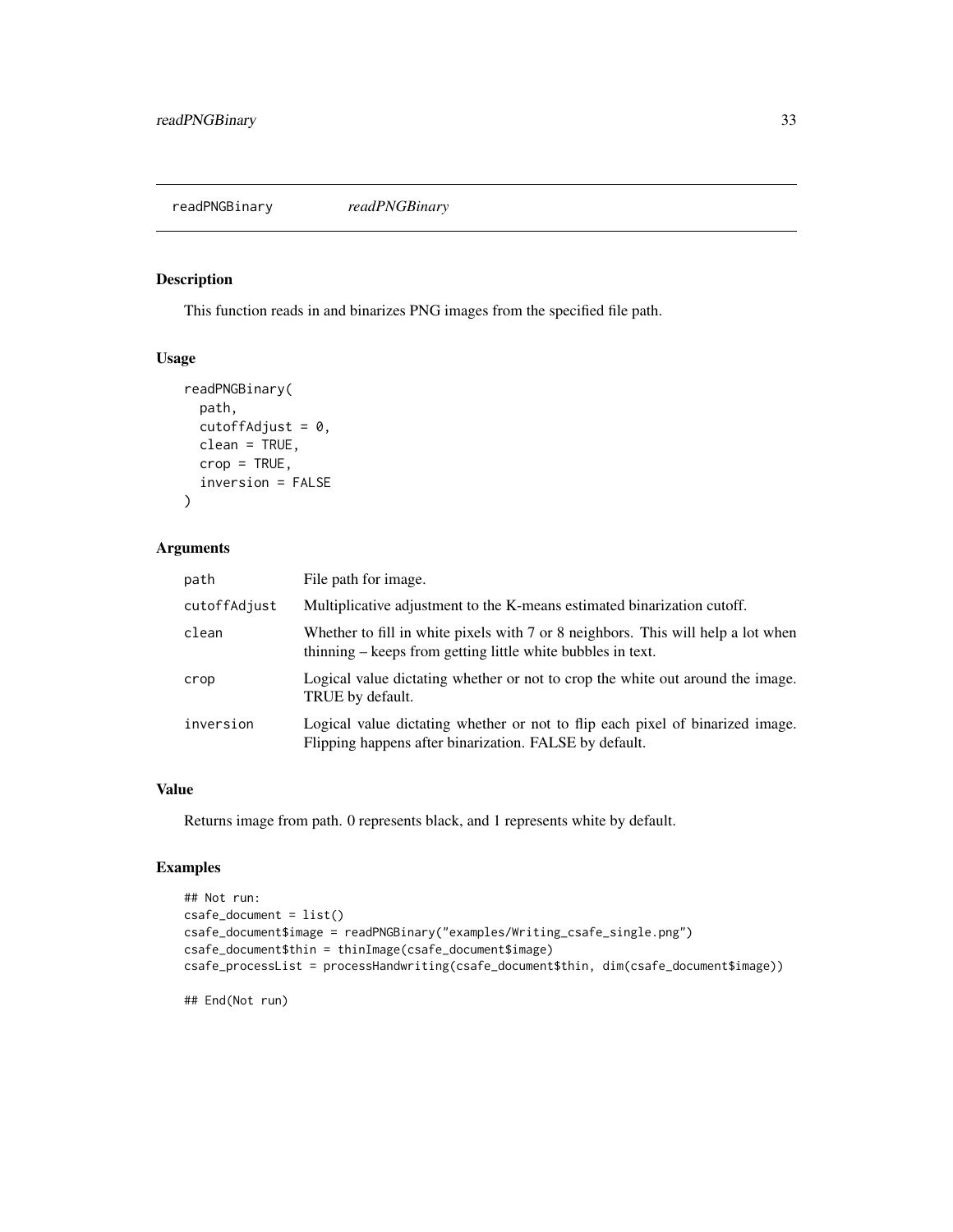<span id="page-33-0"></span>rgb2grayscale *rgba2grayscale*

### Description

Changes RGB image to grayscale

#### Usage

rgb2grayscale(img)

### Arguments

img A 3D array with slices R, G, and B

#### Value

img as a 3D array as grayscale

rgba2rgb *rgba2rgb*

### Description

Removes alpha channel from png image.

#### Usage

rgba2rgb(img)

### Arguments

img A 3-d array with slices R, G, B, and alpha.

### Value

img as a 3D array with alpha channel removed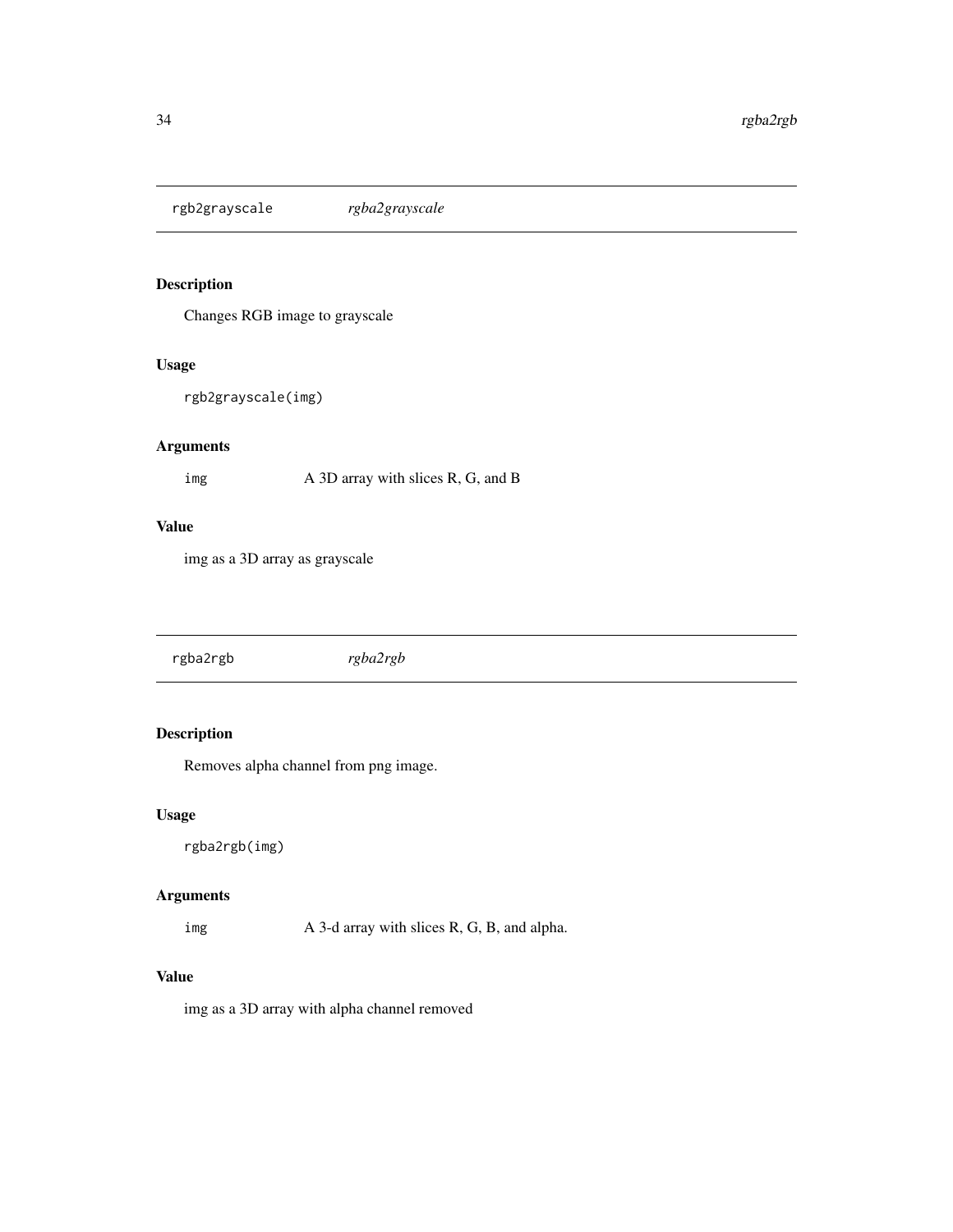<span id="page-34-0"></span>runHandwritingViewer *runHandwritingViewer*

#### Description

This function opens and runs a shiny app that allows for viewing of an object that comes from the 'processHandwriting' function.' Requires [shiny](#page-0-0).

#### Usage

```
runHandwritingViewer()
```
#### Value

None

#### See Also

[lattice](#page-0-0)

### Examples

## Not run: runHandWrtingViewer()

## End(Not run)

SaveAllLetterPlots *SaveAllLetterPlots*

#### Description

This function returns a plot of a single letter extracted from a document. It uses the letterList parameter from the processHandwriting function and accepts a single value as whichLetter. Dims requires the dimensions of the entire document, since this isn't contained in processHandwriting. Requires the **[magick](#page-0-0)** package.

#### Usage

```
SaveAllLetterPlots(letterList, filePaths, dims, bgTransparent = TRUE)
```
#### Arguments

| letterList    | Letter list from process Handwriting function  |
|---------------|------------------------------------------------|
| filePaths     | Folder path to save images to                  |
| dims          | Dimensions of original document                |
| bgTransparent | Logical determines if the image is transparent |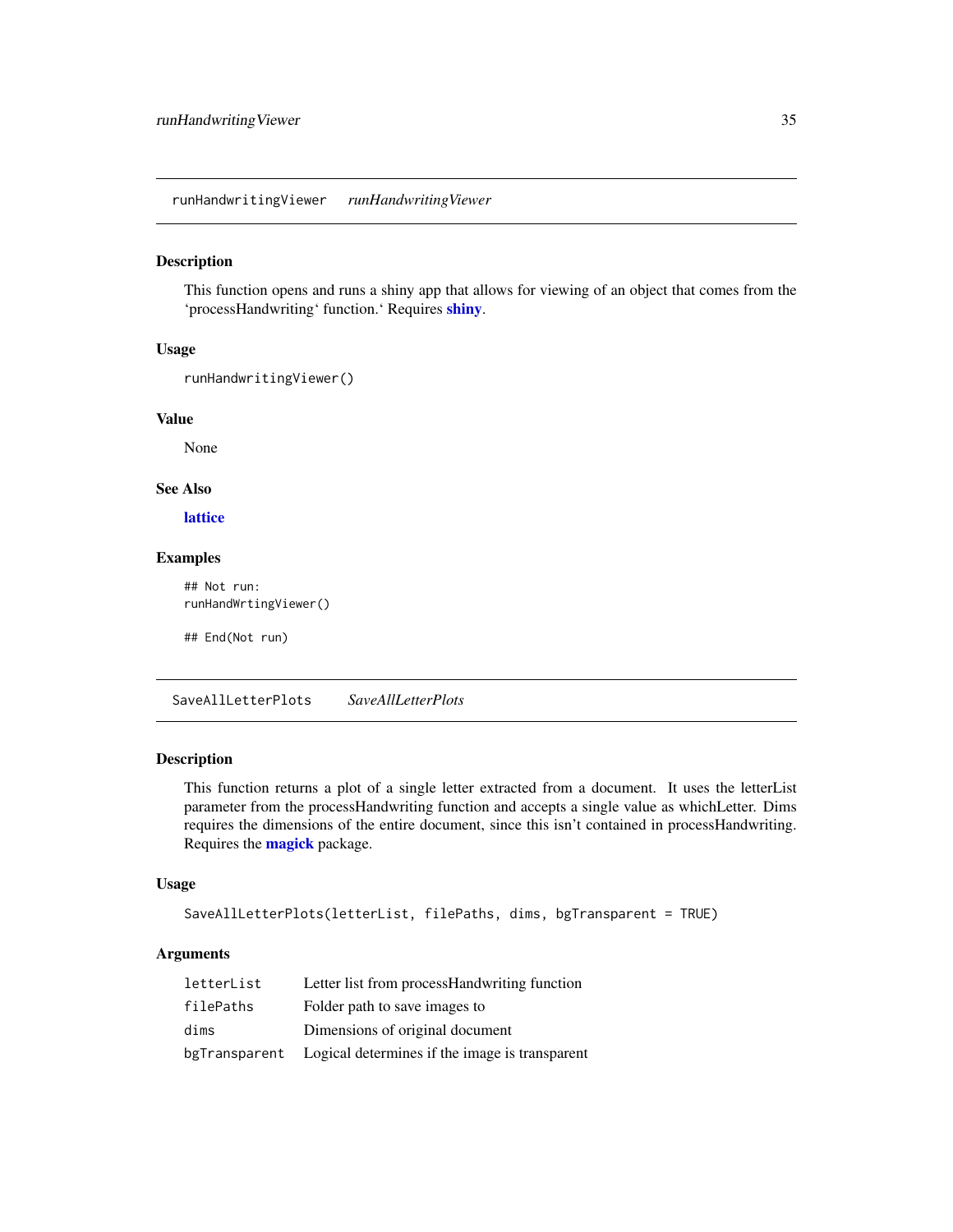### Value

No return value.

### See Also

[image\\_transparent](#page-0-0) [image\\_write](#page-0-0) [image\\_read](#page-0-0)

### Examples

```
twoSent_document = list()
twoSent_document$image = twoSent
twoSent_document$thin = thinImage(twoSent_document$image)
twoSent_processList = processHandwriting(twoSent_document$thin, dim(twoSent_document$image))
dims = dim(twoSent_document$image)
## Not run:
withLetterImages = AddLetterImages(twoSent_processList$letterList, "path/to/save", dims)
## End(Not run)
```
thinImage *thinImage*

### Description

This function returns a vector of locations for black pixels in the thinned image. Thinning done using Zhang - Suen algorithm.

#### Usage

thinImage(img)

#### Arguments

img A binary matrix of the text that is to be thinned.

### Value

A thinned, one pixel wide, image.

<span id="page-35-0"></span>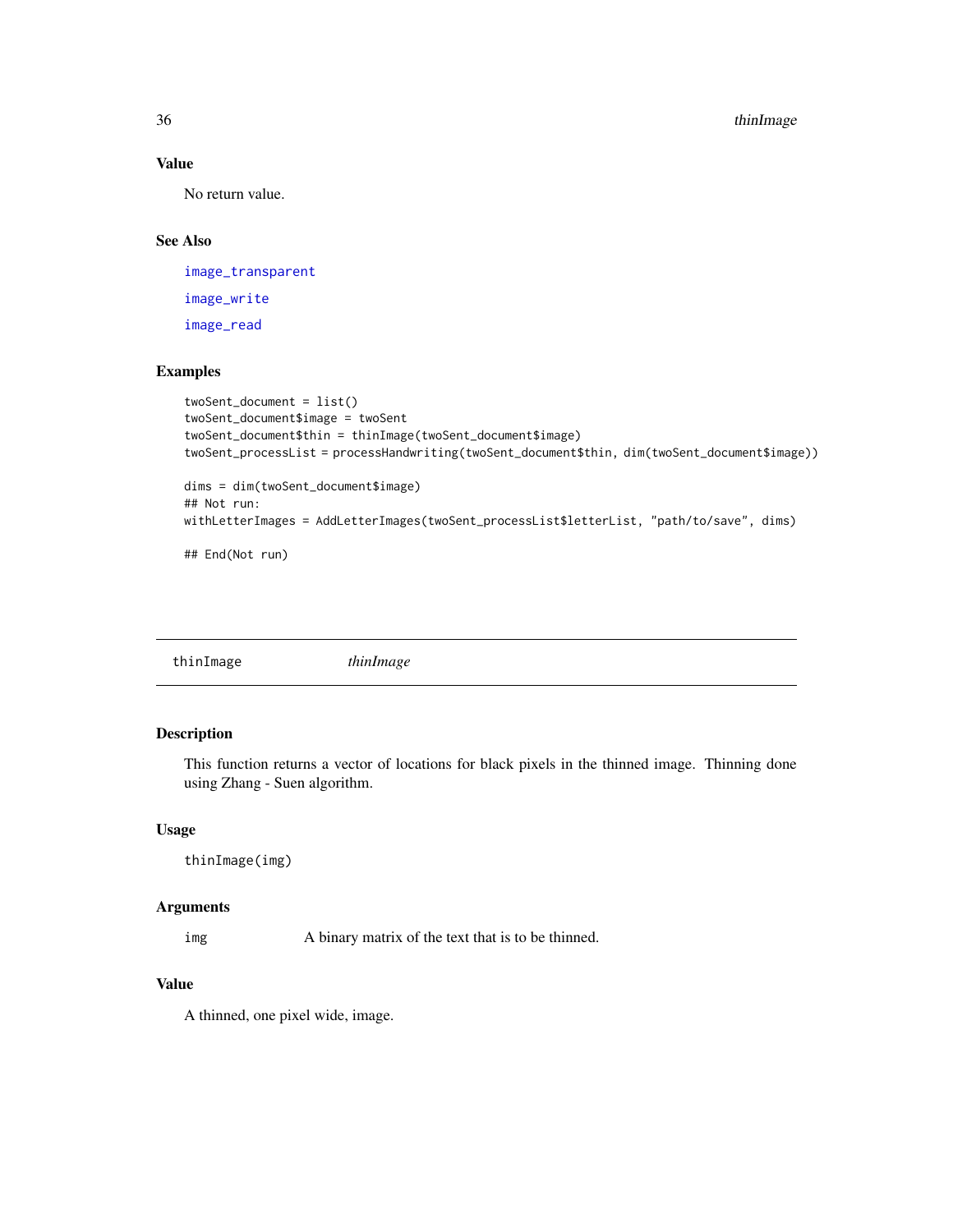<span id="page-36-0"></span>

### Description

Two sentence printed example handwriting

#### Usage

twoSent

### Format

Binary image matrix. 396 rows and 1947 columns

#### Examples

```
## Not run:
twoSent_document = list()
twoSent_document$image = twoSent
plotImage(twoSent_document$image)
twoSent_document$thin = thinImage(twoSent_document$image)
plotImageThinned(twoSent_document$image, twoSent_document$thin)
twoSent_processList = processHandwriting(twoSent_document$thin, dim(twoSent_document$image))
```
## End(Not run)

whichNeighbors *whichNeighbors*

#### Description

Internal function for identifying which neighbors are black.

#### Usage

whichNeighbors(coords, img)

#### Arguments

| coords | coordinates to consider |
|--------|-------------------------|
| img    | The image as a bitmap   |

#### Value

Return a list of which neighbors are a black pixel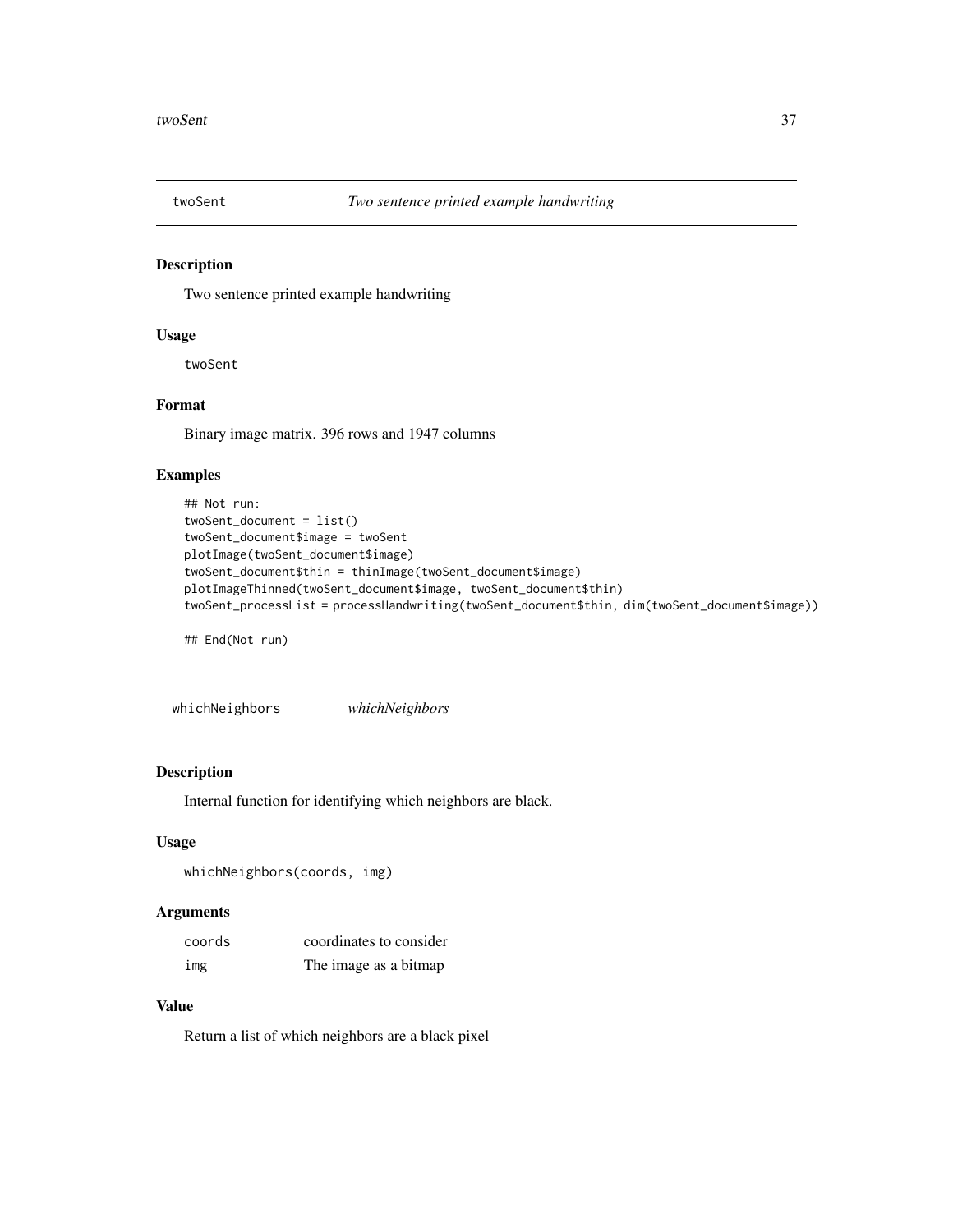<span id="page-37-0"></span>whichNeighbors0 *whichNeighbors0*

#### Description

Internal function for identifying which neighbors are black excluding diagonals to the middle point when a non-diagonal between those two vertices exists.

#### Usage

whichNeighbors0(coords, img)

### Arguments

| coords | coordinates to consider |
|--------|-------------------------|
| img    | The image as a bitmap   |

#### Value

Return a list of which neighbors are a black pixel excluding diagonals to the middle point when a non-diagonal between those two vertices exists.

|--|--|

### Description

Finds pixels in the plot that shouldn't be white and makes them black. Quick and helpful cleaning for before the thinning algorithm runs.

### Usage

```
whichToFill(img)
```
### Arguments

img A binary matrix.

#### Value

A cleaned up image.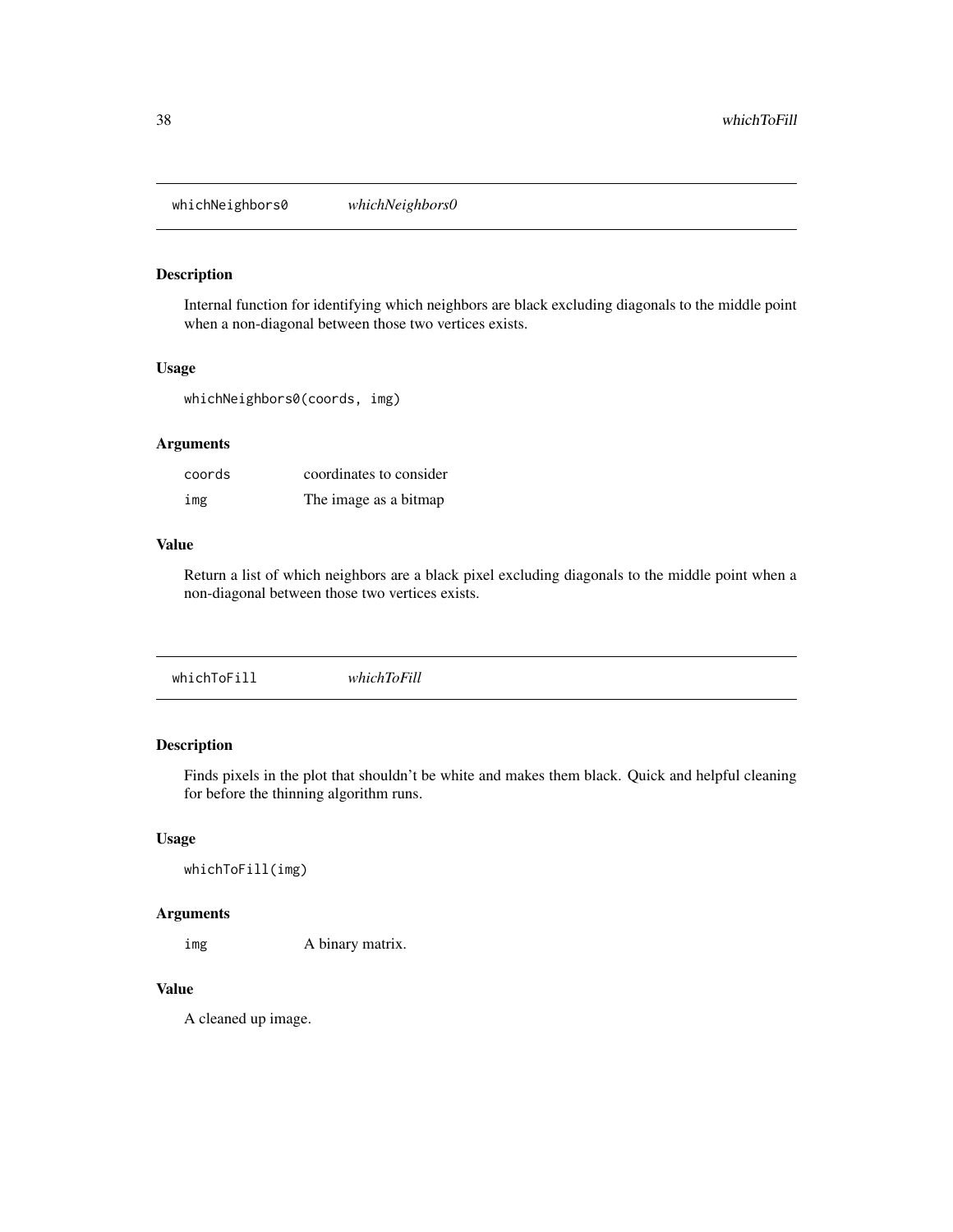<span id="page-38-0"></span>wordModel *wordModel is the RandomForest model to decide if a word separation has happened*

### Description

wordModel is the RandomForest model to decide if a word separation has happened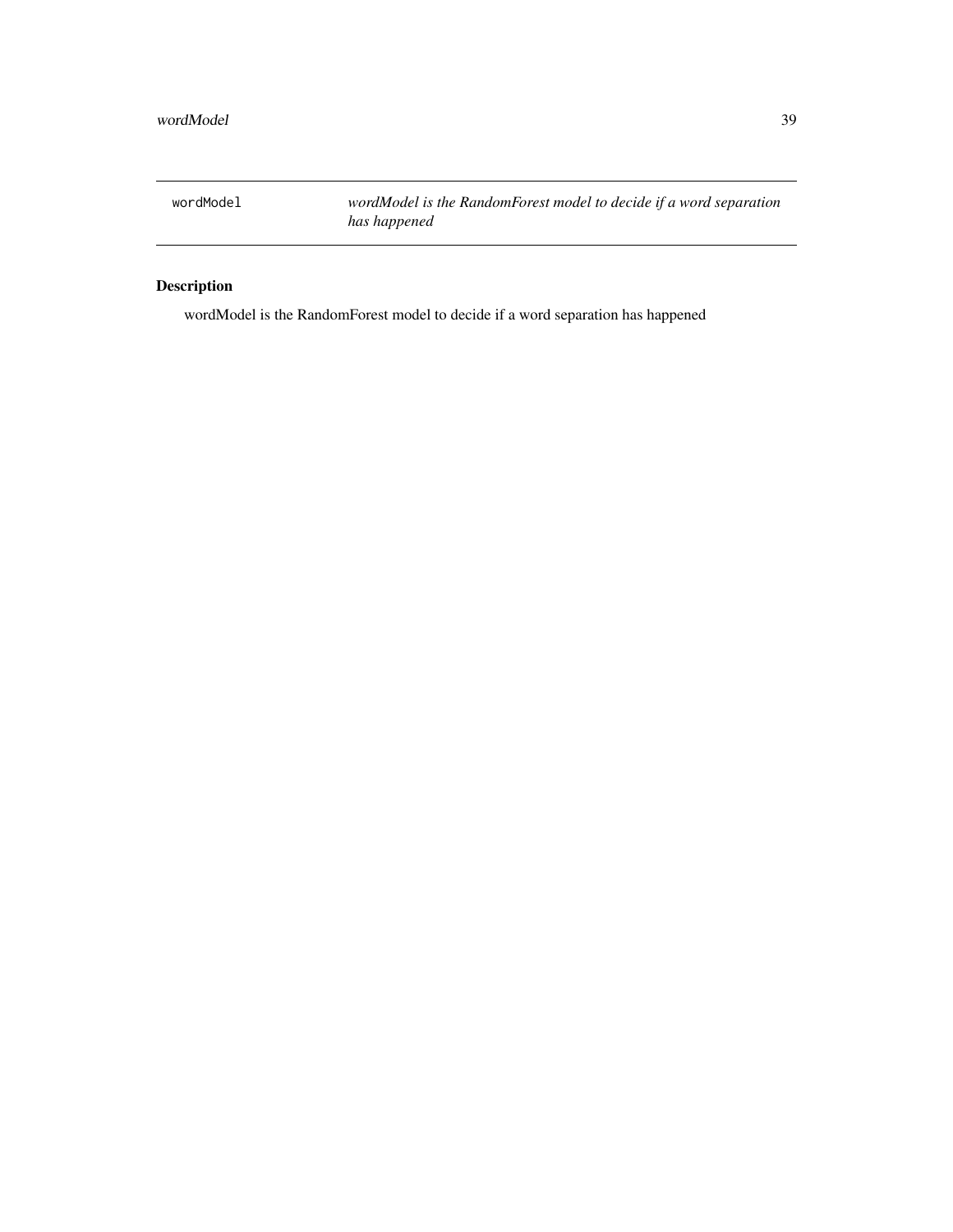# <span id="page-39-0"></span>Index

∗ Zhang getNodes, [16](#page-15-0) ∗ aspect get\_aspect\_info, [17](#page-16-0) ∗ associate get\_loop\_info, [18](#page-17-0) ∗ binary i\_to\_rc, [19](#page-18-0) i\_to\_rci, [19](#page-18-0)  $rc_to_i, 32$  $rc_to_i, 32$ readPNGBinary, [33](#page-32-0) ∗ centroid add\_covariance\_matrix, [5](#page-4-0) extract\_character\_features, [13](#page-12-0) get\_centroid\_info, [17](#page-16-0) ∗ character add\_covariance\_matrix, [5](#page-4-0) add\_line\_info, [5](#page-4-0) add\_word\_info, [6](#page-5-0) all\_centroids, [7](#page-6-0) all\_down\_dists, [7](#page-6-0) char\_to\_feature, [8](#page-7-0) extract\_character\_features, [13](#page-12-0) get\_aspect\_info, [17](#page-16-0) get\_centroid\_info, [17](#page-16-0) get\_loop\_info, [18](#page-17-0) line\_number\_extract, [20](#page-19-0) loop\_extract, [21](#page-20-0) ∗ column  $i_t$  to\_rc, [19](#page-18-0) i\_to\_rci, [19](#page-18-0)  $rc_to_i, 32$  $rc_to_i, 32$ ∗ datasets csafe, [13](#page-12-0) london, [21](#page-20-0) message, [22](#page-21-0) nature1, [23](#page-22-0) twoSent, [37](#page-36-0) ∗ data

wordModel, [39](#page-38-0) ∗ features add\_line\_info, [5](#page-4-0) add\_word\_info, [6](#page-5-0) char\_to\_feature, [8](#page-7-0) line\_number\_extract, [20](#page-19-0) ∗ image i\_to\_rc, [19](#page-18-0) i\_to\_rci, [19](#page-18-0) rc\_to\_i, [32](#page-31-0) ∗ index i\_to\_rci, [19](#page-18-0)  $rc_to_i, 32$  $rc_to_i, 32$ ∗ lean add\_covariance\_matrix, [5](#page-4-0) extract\_character\_features, [13](#page-12-0) get\_centroid\_info, [17](#page-16-0) ∗ line add\_line\_info, [5](#page-4-0) add\_word\_info, [6](#page-5-0) all\_centroids, [7](#page-6-0) all\_down\_dists, [7](#page-6-0) line\_number\_extract, [20](#page-19-0) loop\_extract, [21](#page-20-0) ∗ loops all\_centroids, [7](#page-6-0) loop\_extract, [21](#page-20-0) ∗ loop get\_loop\_info, [18](#page-17-0) ∗ neighbor all\_down\_dists, [7](#page-6-0) ∗ number add\_line\_info, [5](#page-4-0) add\_word\_info, [6](#page-5-0) line\_number\_extract, [20](#page-19-0) ∗ plot plotImage, [25](#page-24-0) ∗ ratio get\_aspect\_info, [17](#page-16-0)